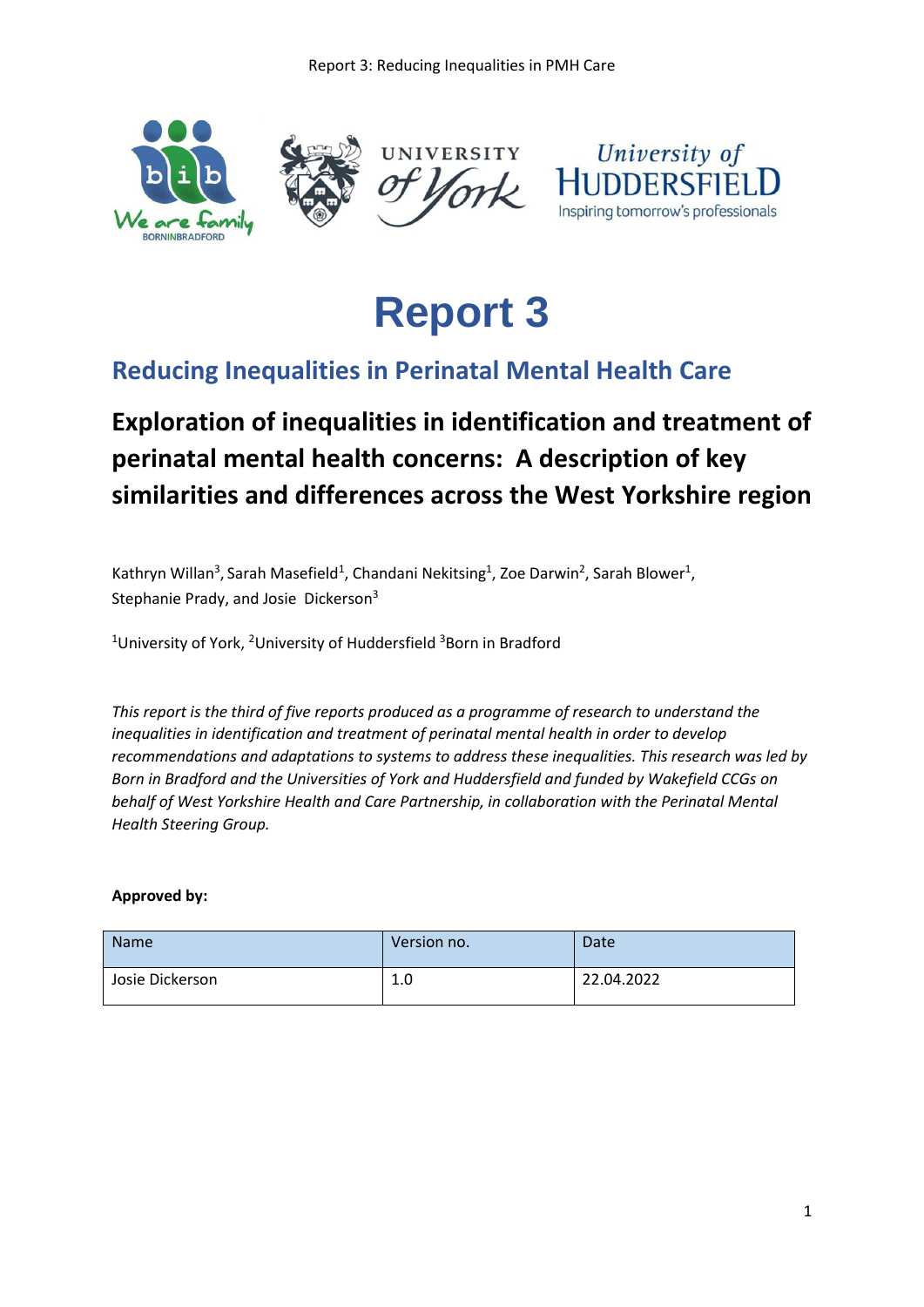## <span id="page-1-0"></span>Contents

| 2.7 MSDS: Mental health identification questions, assessment of inequality  10            |  |
|-------------------------------------------------------------------------------------------|--|
|                                                                                           |  |
| 2.9 MSDS: Mental health identification questions and deprivation (IMD 2015)  10           |  |
| 2.10 MSDS: Mental health identification questions, ethnicity and deprivation intersect 11 |  |
|                                                                                           |  |
|                                                                                           |  |
|                                                                                           |  |
|                                                                                           |  |
|                                                                                           |  |
|                                                                                           |  |
|                                                                                           |  |
|                                                                                           |  |
|                                                                                           |  |
|                                                                                           |  |
|                                                                                           |  |
|                                                                                           |  |
|                                                                                           |  |
|                                                                                           |  |
|                                                                                           |  |
|                                                                                           |  |
|                                                                                           |  |
|                                                                                           |  |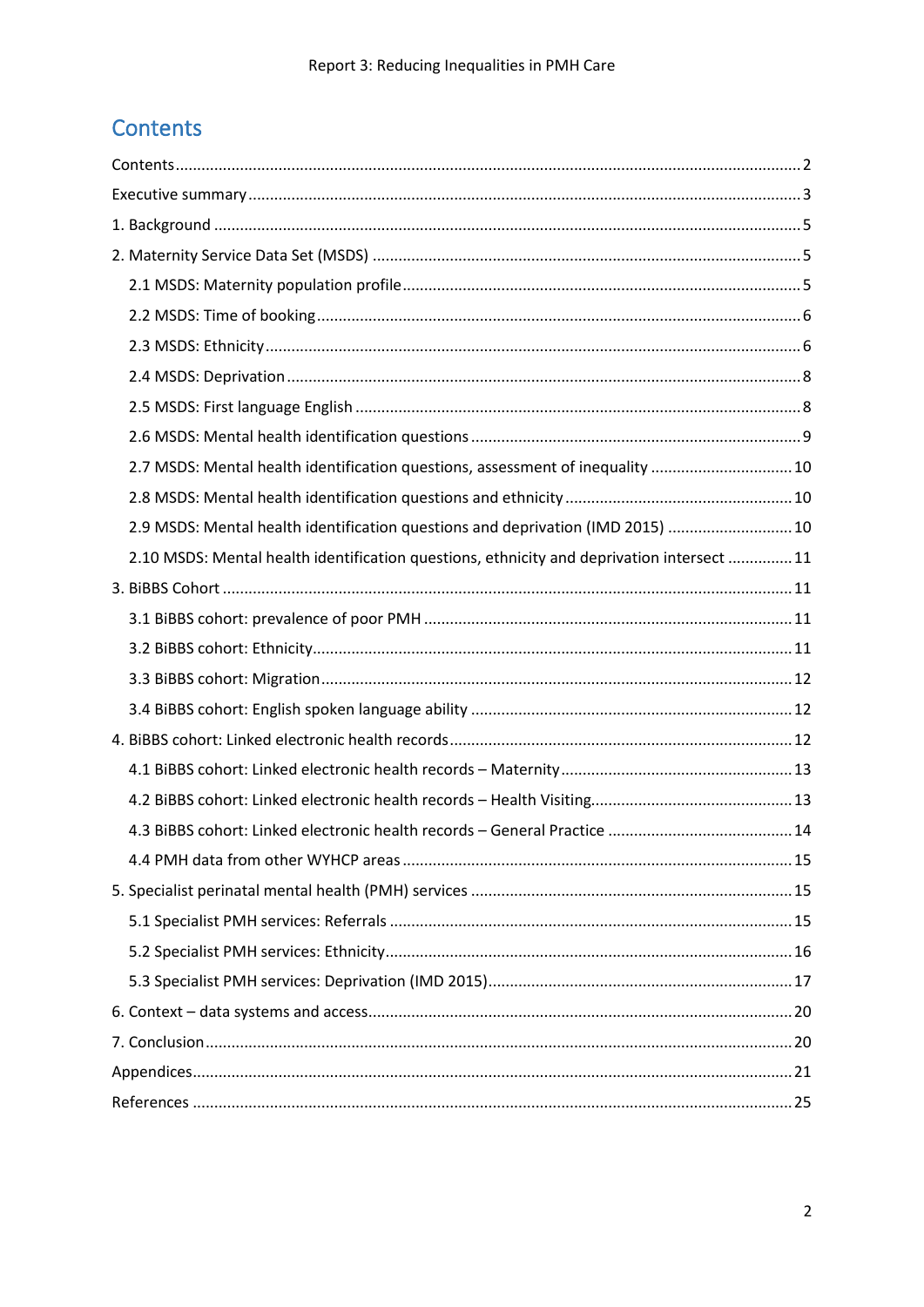## <span id="page-2-0"></span>Executive summary

The aim of this report was to explore inequalities in identification and treatment of perinatal mental health (PMH) concerns and describe the differences across the West Yorkshire Health and Care Partnership (WYHCP) NHS services.

Data available from both the Maternity Services Data Set (MSDS) and directly from local electronic health records is unreliable and are often in conflict. Issues identified limit what can be known in terms of prevalence and the extent of inequalities such as those for ethnic minority women, women with little or no English language and women from particularly high or low levels of deprivation (per Indices of Multiple Deprivation (IMD) 2015 (GOV.UK National Statistics, 2015)).

Information obtained from specialist PMH services hosted by Bradford District Care NHS Foundation Trust (BDCFT), Leeds and York Partnership NHS Foundation Trust (LYPFT) and South West Yorkshire Partnership NHS Foundation Trust (SWYPFT), indicates that approximately 7% of WYHCP women were referred to receive specialist PMH support, and 5% were offered support. The level of need identified using the BiBBS cohort (Dickerson et al., 2016), representing a subset of the Bradford population, is substantially higher: through completion of the PHQ-8 (Kroenke et al., 2009) for research purposes, 32% of women disclose at least mild symptoms of depression and 14% disclose clinically important symptoms (scoring in the range classified as moderate or greater). BiBBS data revealed that while women with more severe symptoms are most frequently identified by healthcare professionals (within maternity, health visiting or general practice), a substantial proportion of those women do not have coded indication of poor mental health in the electronic health record. This means either that women are not identified by healthcare professionals, or that data are not captured in an accessible format – both scenarios result in a partial view of prevalence and an under-estimation of the issue.

The MSDS data indicates women from less deprived areas (IMD 2015) are less likely to be asked the prediction and detection 'identification' questions for poor mental health (including questions about family or personal history of poor mental health, the depression identification questions (DIQ, formerly Whooley questions; Whooley et al., 1997) and the GAD-2 scale, derived from the GAD-7 (Kroenke et al., 2007)) at the maternity booking appointment, however this pattern is only indicated when data from multiple Trusts is combined. Collation of information from Connected Bradford (Sohal et al., 2022) and directly from specialist mental health services enables exploration of deprivation in the perinatal pathway beyond the maternity booking appointment: women from the most deprived neighbourhoods (IMD 2015 deciles 1 and 2) were the least likely to receive prescription medication and attended fewer specialist PMH clinical support contacts on average.

Across the WYHCP, no ethnic differences pertaining to assessment of poor mental health using the identification questions at the maternity booking appointment were revealed (per the MSDS), though data obtained from specialist PMH services hosted by BDCFT and SWYPFT indicated that White<sup>1</sup> women are more likely to have mental health concerns identified and subsequently receive treatment (the same pattern was not identified in data obtained from LYPFT). These data also revealed that on average, White women wait for nine days more than women of any other ethnic group for support from LYPFT, while no difference in wait time was found between ethnic groups for

<sup>&</sup>lt;sup>1</sup> Including both White British and White Other ethnic groups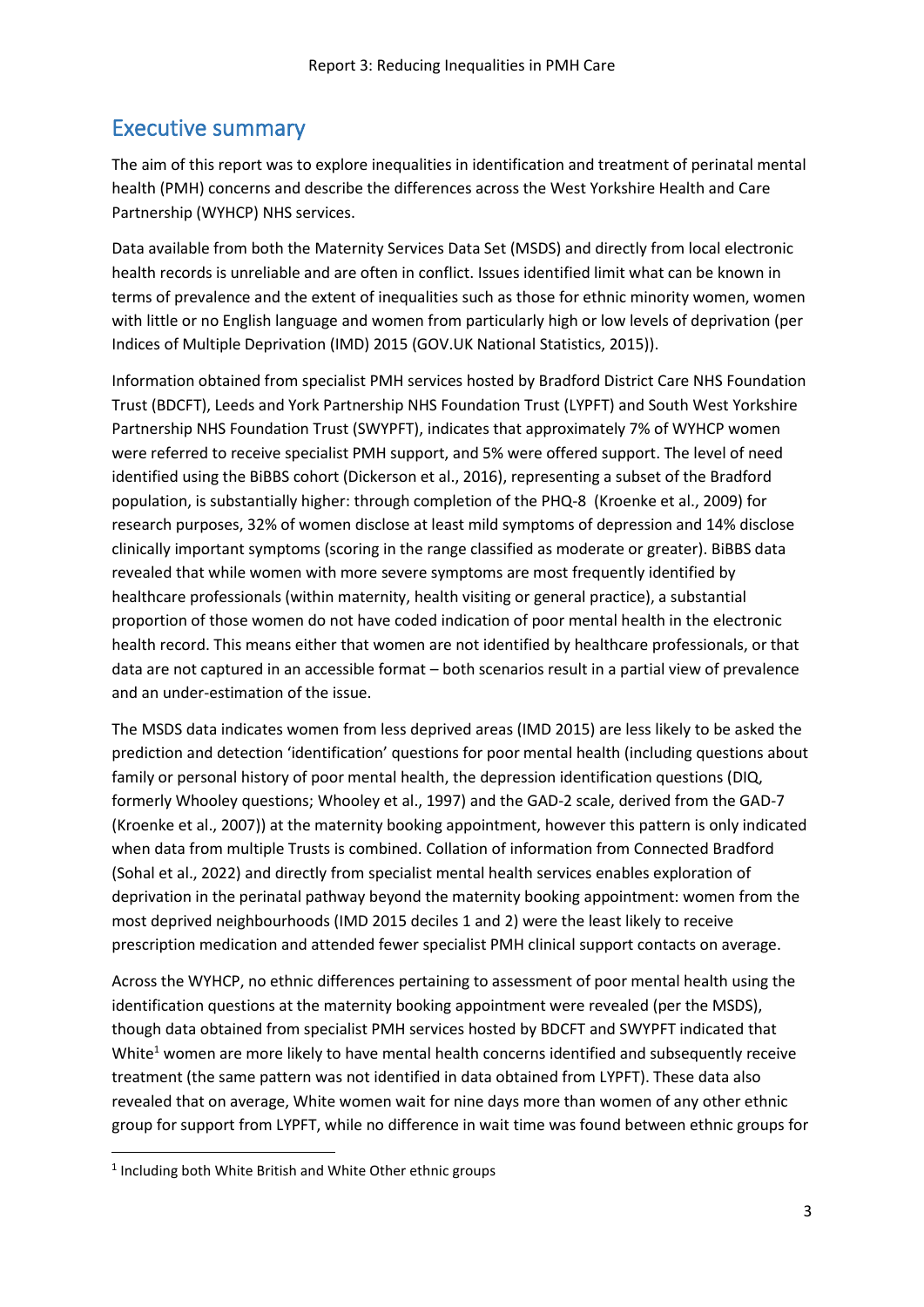women receiving support from SWYPFT. Data obtained via the BiBBS cohort provides further insight for a subset of the perinatal population in Bradford, indicating that while there is little variation in administration of mental health identification questions by ethnic group (ranging from 93-96%) at the maternity booking appointment, PMH concerns are identified most frequently in White British women; these women are also more likely to have a specialist referral and a prescription. These data suggest PMH concerns may be more prevalent amongst the White British population, however this programme of research provides a more holistic view, highlighting the danger of reliance on currently available data alone – it is not possible to conclude that women from ethnic minority groups do not experience poor PMH, only that these cases may not be identified in the electronic health record. Possible factors contributing to these patterns are identified in other elements of this programme of research.

#### *Recommendations*:

- 1. All care providers should record key inequality data, including ethnic group and spoken English language ability, accurately and consistently with local audit to understand use of categories such as 'Not stated' or 'Unknown'. MSDS submissions should be validated against local data to ensure the national view is representative.
- 2. All care providers should have the ability to record electronically in a coded format, the outcomes of PMH identification questions and subsequent assessments using measures such as the PHQ-9 (Kroenke et al., 2001) and GAD-7. Information should be accessible and reportable at all time points. Following this, capture of this information should be mandatory and contributory to key performance indicators, and NHS Digital should explicitly require indication of poor mental health (i.e. the outcome of the assessment) at both the level of initial identification of concern and the outcome of further assessment in the MSDS.
- 3. All care providers should develop the infrastructure required to routinely monitor local prevalence of poor PMH, broken down by key risk factors for inequality.
- 4. Further work should be completed to understand inequalities in access to specialist PMH services by referral source and variation in wait time.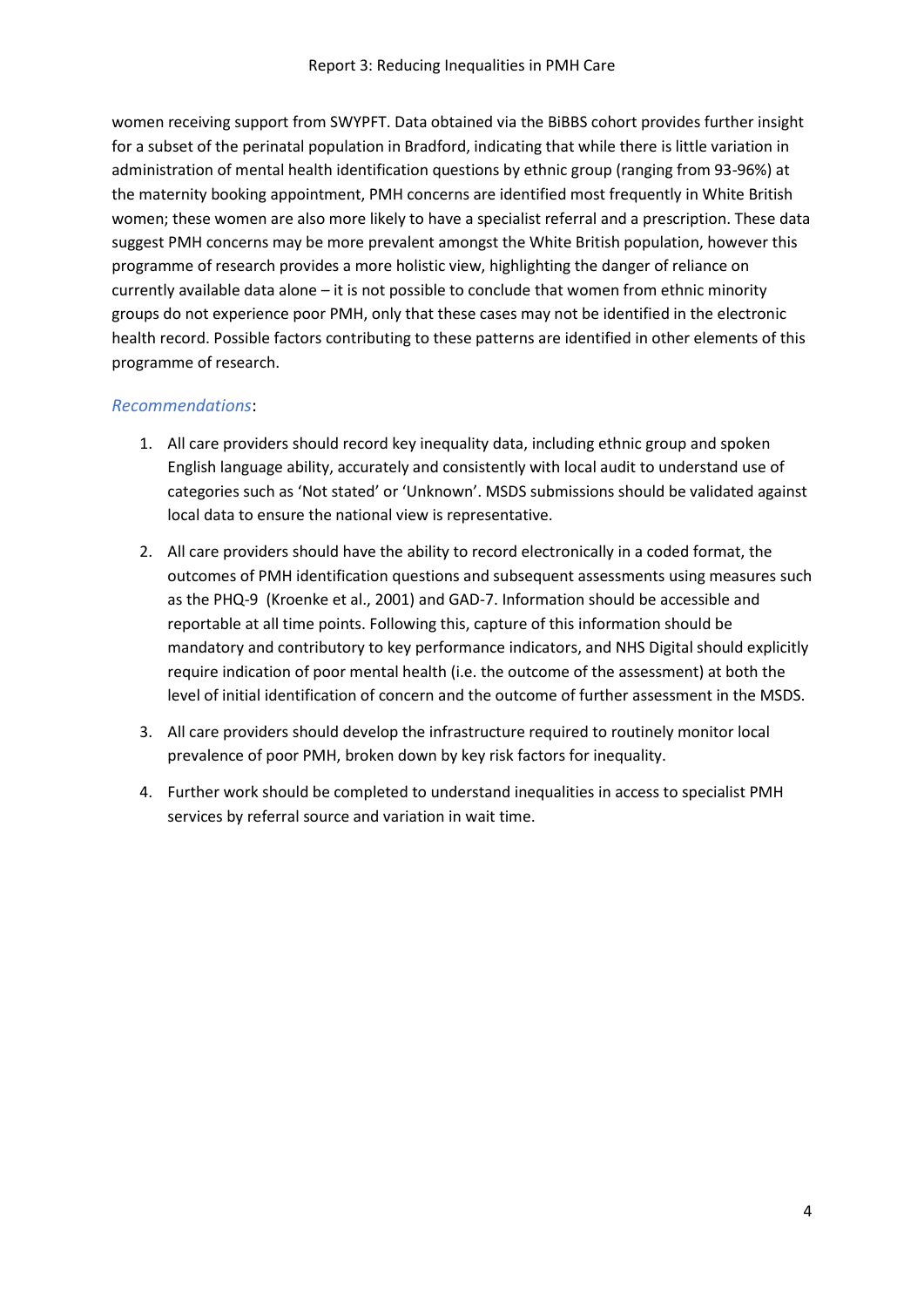## <span id="page-4-0"></span>1. Background

Data and intelligence were gathered from perinatal services across the West Yorkshire Health and Care Partnership (WYHCP) in order to explore identification and capture of PMH difficulties by key inequalities including: ethnicity, deprivation, and English language ability. These inequalities were assessed with reference to the maternal population both at the WYHCP level, and by NHS Trust.

Datasets used for this work included:

- The Maternity Services Data Set (MSDS; routinely submitted to NHS Digital), extracted by the West Yorkshire and Harrogate LMS local maternity system (LMS) for: Airedale Foundation NHS Trust (AFT), Bradford Teaching Hospitals NHS Foundation Trust (BTHFT), Calderdale and Huddersfield NHS Foundation Trust (CHFT), Leeds Teaching Hospitals NHS Trust (LTHT) and Mid Yorkshire Hospitals NHS Trust (MYHT). Data for the year 2020 were used for review, as these were the most complete across all Trusts
- Born in Bradford's Better Start Bradford (BiBBS; Dickerson et al., 2016) birth cohort, providing in-depth assessment of mental health at 26-28 weeks gestation and longitudinal electronic health data linkage. Data for women recruited between January 2016 and December 2019 were used
- Bespoke reports created by the Leeds York Partnership NHS Foundation Trust (LYPFT), South West Yorkshire Partnership NHS Foundation Trust (SWYPFT), Bradford District Care NHS Foundation Trust (BDCFT), CHFT, LTHT, BTHFT; these included the period from April 2019 – March 2021
- Connected Bradford (Sohal et al., 2022), providing linked, routinely collected electronic data for over 700,000 individuals from the Bradford district in an anonymised database. A limited sample of perinatal women was isolated for the purpose of these analyses; women were booked for maternity care between August 2018 and July 2019, and the postnatal period therefore extended to 2020

Findings from each dataset are explored in turn and comparisons are made where appropriate.

Throughout this report, inequalities have been explored in terms of how closely the characteristics of people in a group of interest (e.g. those with poor PMH) match the population overall; this indicates how representative the group is. If people with a particular characteristic (e.g. little or no English) are more common in a group of interest than in the total population, this is reported as 'over-representation' and if less often, 'under-representation'. Inequality is not indicated if characteristics are balanced across groups (and one group is therefore representative of the other).

## <span id="page-4-1"></span>2. Maternity Service Data Set (MSDS)

### <span id="page-4-2"></span>2.1 MSDS: Maternity population profile

MSDS data provided by the West Yorkshire and Harrogate LMS in support of this work were limited to the year 2020 as data were the most comprehensive in this year for all sites across the partnership. According to the MSDS, in 2020 approximately 31,620 women were booked to receive maternity care from the five providers within the WYHCP; the number of women booked by each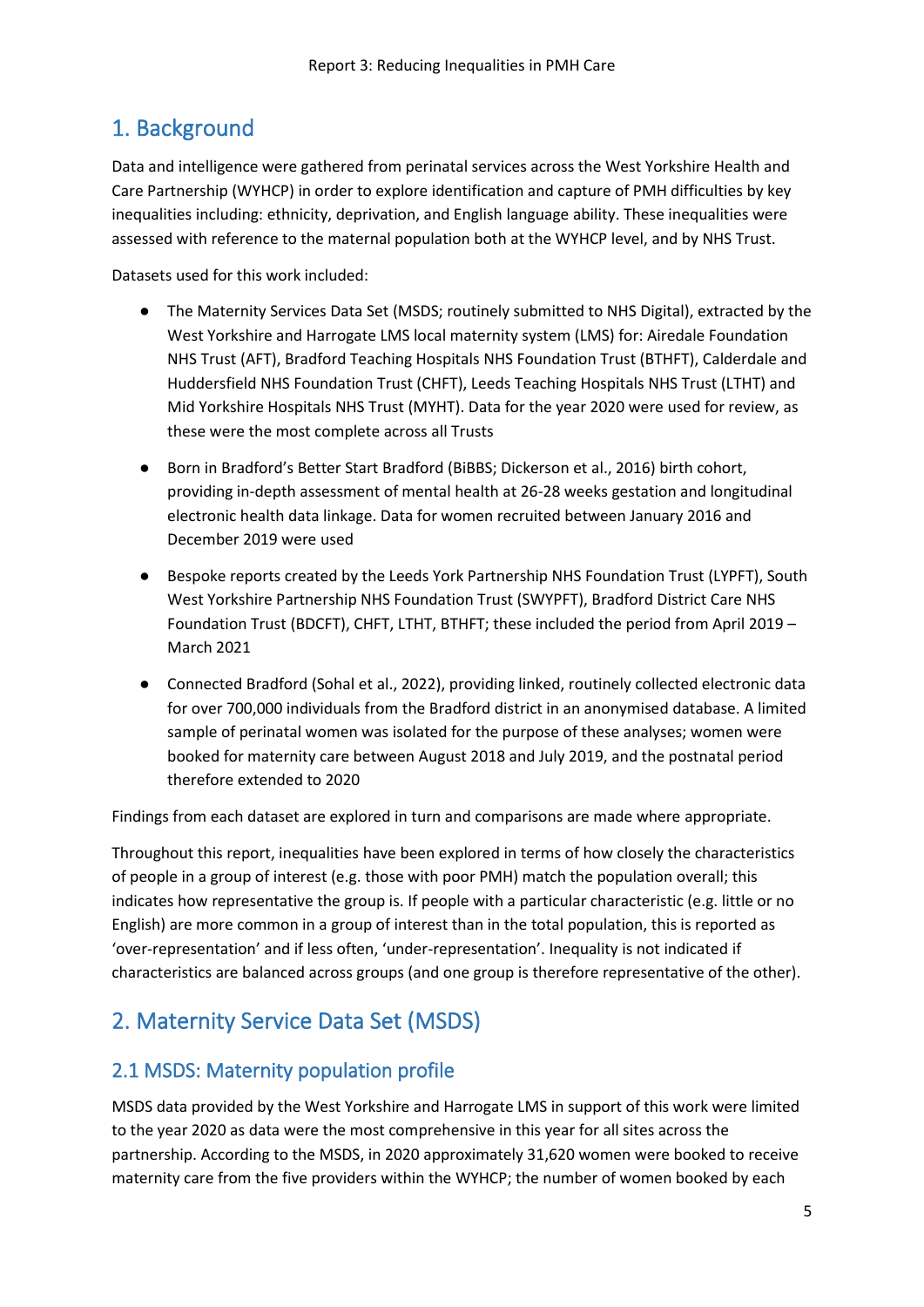provider ranged from 2060 (AFT) to 10790 (LTHT). Table 1 provides more detail. Regional variation was high both in terms of the characteristics of the population served by each Trust, and the reliability of data submitted. Other characteristics including first language (English), complex social factors (per the NICE Clinical guideline [CG110] definition:

https://www.nice.org.uk/guidance/cg110), disability status, employment status and social support were explored, though concerns with reliability of data inhibit presentation at local and partnership level. Ethnicity, deprivation, and language are explored and the population of the partnership is described below.

| Provider                                                | n     | %   |
|---------------------------------------------------------|-------|-----|
| <b>WYHCP</b>                                            | 31620 | 100 |
| Airedale Foundation NHS Trust                           | 2060  | 7   |
| <b>Bradford Teaching Hospitals NHS Foundation Trust</b> | 5785  | 18  |
| Calderdale and Huddersfield NHS Foundation Trust        | 5650  | 18  |
| Leeds Teaching Hospitals NHS Trust                      | 10790 | 34  |
| Mid Yorkshire Hospitals NHS Trust                       | 7340  | 23  |

*Table 1. Number of women comprising the booked maternity population, by provider (n, %)*

## <span id="page-5-0"></span>2.2 MSDS: Time of booking

The majority of women completed a full booking assessment before 12 weeks gestation (83%, range: BTHFT, 77% – AFT, 87%), 13% completed the assessment between 12 and 26 weeks, and 4% were booked after 26 weeks. LTHT booked the greatest proportion of women after 26 weeks gestation (5%). Using the MSDS, it is not possible to account for transferred care where women may have been registered to receive care (and have had a mental health assessment) before being transferred to another hospital and having an additional booking assessment; LTHT provide a regional service and are likely to receive a greater number of transferred patients, booking at this site later in pregnancy.

## <span id="page-5-1"></span>2.3 MSDS: Ethnicity

More than half of women in receipt of maternity care from the partnership were White British (57%) and 20% were Asian or Asian British, the remaining population comprised women categorised as 'White Other', 'Black or Black British', 'Mixed ethnicity', 'Other ethnic groups' or 'Not stated' including missing information (Figure 1). Representation of women within these groups varied markedly between Trusts; AFT and MYHT reported the highest proportions of White British women (76% & 68% respectively) and BTHFT the lowest (29%). BTHFT care for the largest proportion of Asian or Asian British women (41%), while LTHT care for the smallest (14%). LTHT instead provide care for the highest proportions of Black or Black British (8%) and White Other (9%) women. Figure 2 provides insight into the ethnic breakdown by provider. The proportion of women with 'Not stated' or missing ethnicity varied across the partnership, ranging from zero (AFT) to 16% reported by BTHFT (Table 2).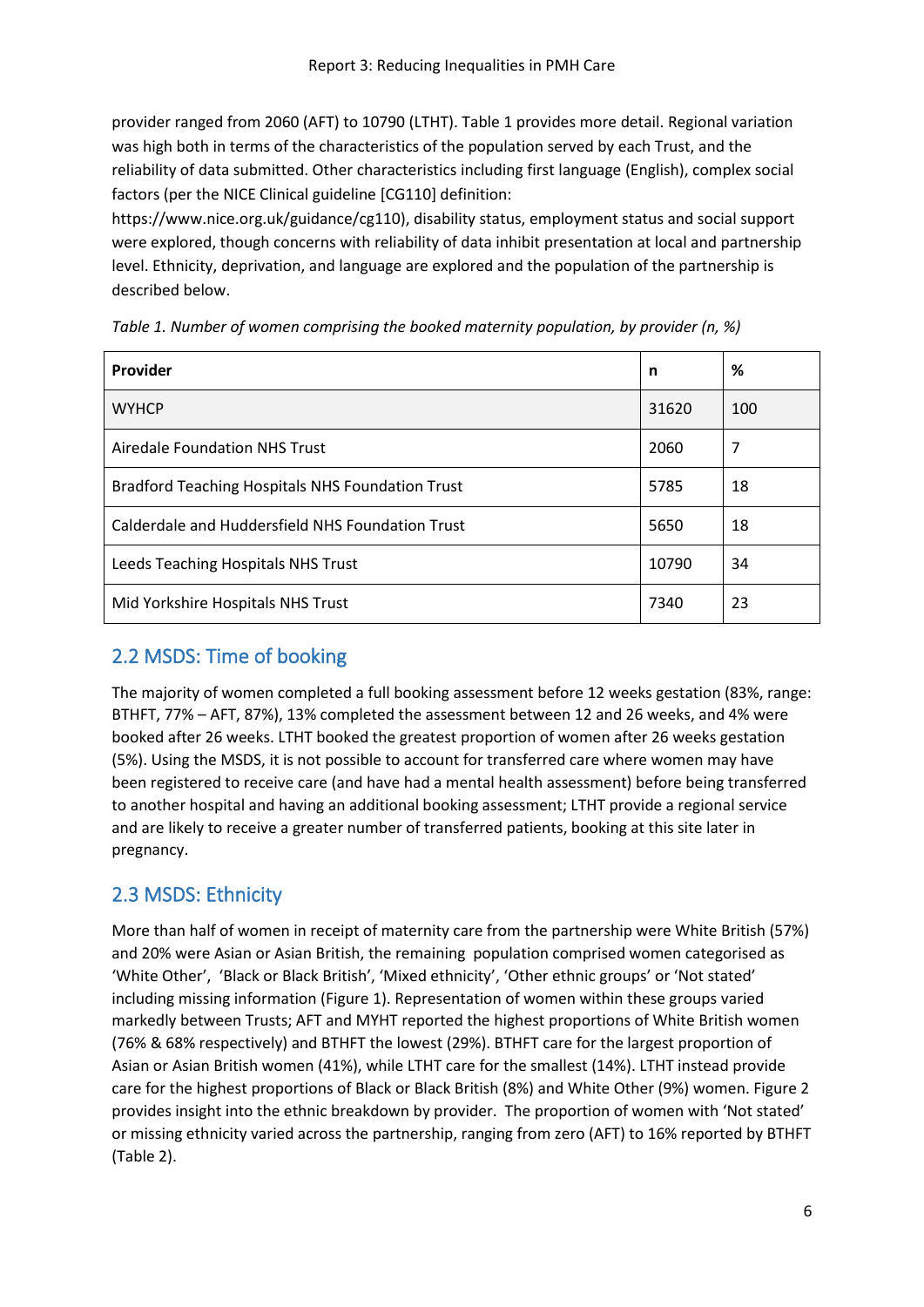

*Figure 1. Ethnic breakdown of booked maternity population across the partnership (MSDS; %)*



*Figure 2. Ethnic breakdown of booked maternity population by care provider (MSDS; %)*

*Table 2. Proportion of booked maternity population missing ethnicity category by provider (MSDS)*

| Provider                                                | %  |
|---------------------------------------------------------|----|
| <b>WYHCP</b>                                            | 7  |
| Airedale Foundation NHS Trust                           | 0  |
| <b>Bradford Teaching Hospitals NHS Foundation Trust</b> | 16 |
| Calderdale and Huddersfield NHS Foundation Trust        | 9  |
| Leeds Teaching Hospitals NHS Trust                      | 3  |
| Mid Yorkshire Hospitals NHS Trust                       | 7  |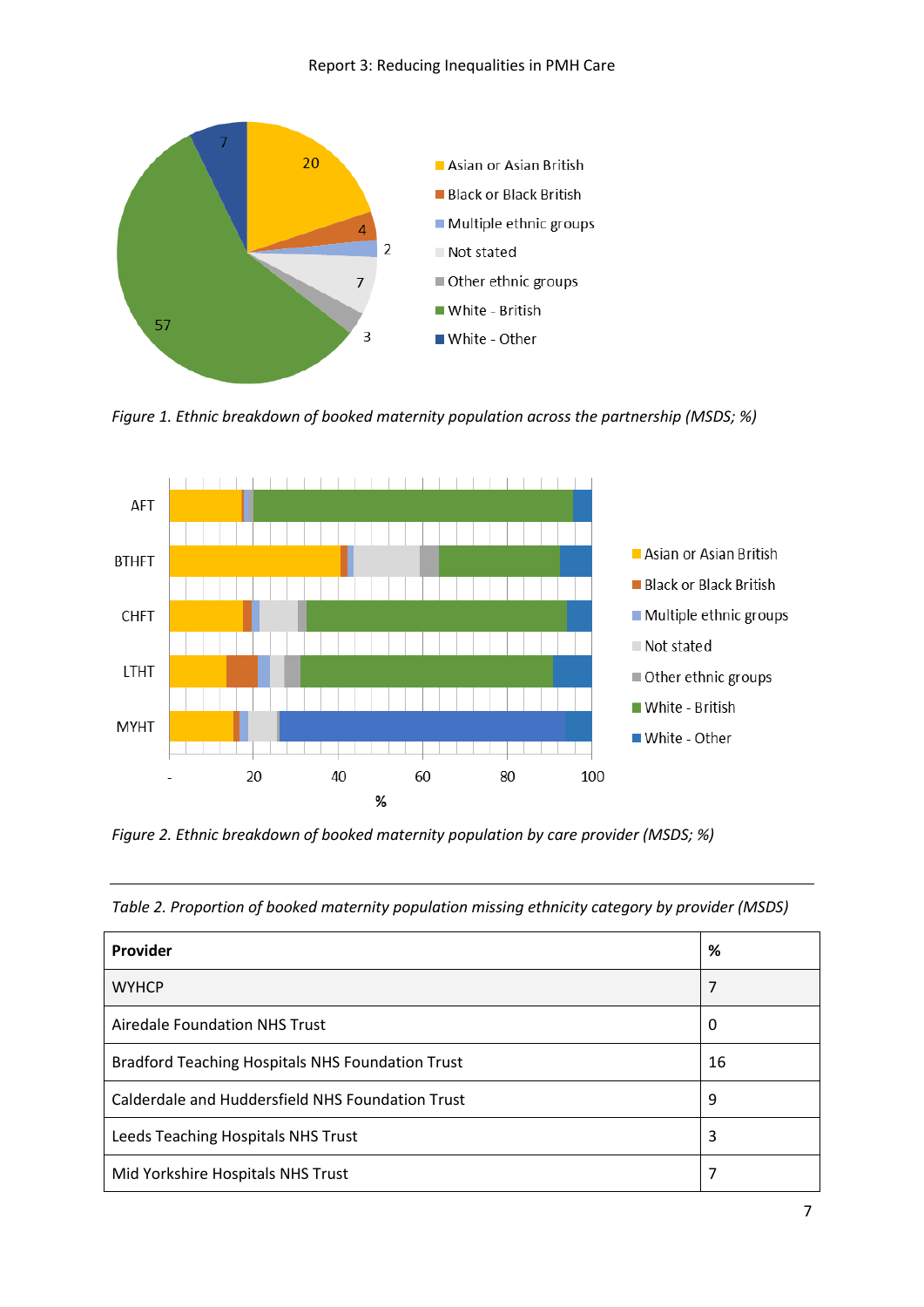## <span id="page-7-0"></span>2.4 MSDS: Deprivation

Across the whole partnership population, almost 30% of women were registered to a home postcode in a neighbourhood in the most deprived decile in England according to the Index of Multiple Deprivation 2015 (IMD 2015; GOV.UK National Statistics, 2015), and 69% of women lived within deprivation deciles 1-5 (most deprived 50% of neighbourhoods). More than half of women in receipt of care from BTHFT (51%) and almost one third of LTHT women (31%) reside within the most deprived decile, while in AFT, CHFT and MYHT less than 20% of the population experience the same level of deprivation (Figure 3).



*Figure 3. Deprivation breakdown of booked maternity population by care provider (IMD 2015 decile; %)*

## <span id="page-7-1"></span>2.5 MSDS: First language English

The MSDS requires whether or not a patient's first language is English and the patient's preferred language, but not explicitly a key risk factor for inequality: spoken English language ability and/or the need for an interpreter. WYHCP language data in the MSDS were found to be unreliable when compared with information reported locally by maternity Trusts, with notable differences in the way the information is captured in the electronic health record. For example, BTHFT MSDS data indicate that only 3% of women speak English as a first language, and while the local BTHFT maternity data capture system does not have a directly equivalent field, 18% of women were considered to have some difficulty understanding spoken English in the same time period (per the bespoke BTHFT maternity report). CHFT MSDS data indicate that 100% of women speak English as a first language, while data obtained directly suggest this is true for only 86%. Exploration of other communication needs is also limited; while list items available for submission of preferred language include sign language and Makaton, this indicator provides the only reference to barriers in communication due to deafness or learning disability.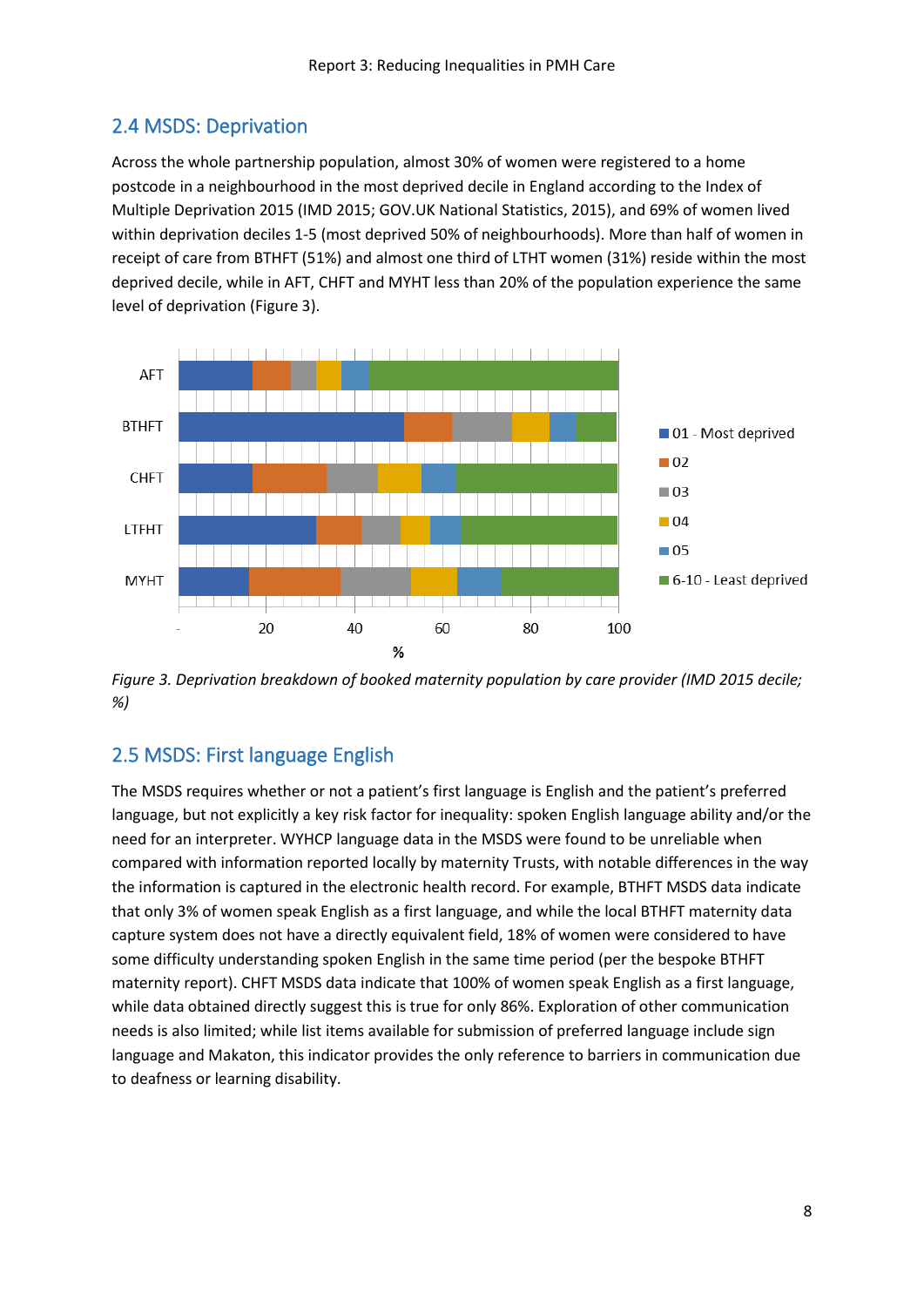### <span id="page-8-0"></span>2.6 MSDS: Mental health identification questions

The MSDS comprises a single variable relating to mental health, completed at the antenatal booking appointment. This indicates only whether the mental health identification questions (including questions about family or personal history of poor mental health, the depression identification questions (DIQ,formerly Whooley questions; Whooley et al., 1997) and the GAD-2+1 scale) were administered at the maternity booking appointment rather than the outcome of the questions. However, collection and submission of this information from a single time-point provides an incomplete picture given that NICE guidance encourages that assessment be considered at subsequent antenatal contacts and in the early postnatal period (NICE Clinical guideline [CG192]: https://www.nice.org.uk/guidance/cg192). Additionally, the outcome of the mental health assessment is not required for completion of the national dataset, and only some Trusts capture the information electronically in coded fields which can be interrogated (i.e. with defined response options rather than a text box for comments). It is therefore not possible to understand prevalence at a national or WYHCP level from this dataset, or from bespoke local reports.

Figure 4 presents the MSDS data at organisation level within the WYHCP. When compared to locally available data, this highlighted issues with data quality and completeness, calling in to question the reliability of this indicator both locally and nationally. For example, in data obtained from the organisation directly, CHFT indicate use of the mental health identification questions with 72% of women rather than 98% per the MSDS, and LTHT report a lower proportion of women assessed in the MSDS compared with data obtained directly (90% versus 97% respectively).



*Figure 4. Proportion of booked maternity population with mental health identification questions by provider, excluding BTHFT*

Submissions from BTHFT indicate that only 2% of women were assessed for poor mental health at the booking assessment in 2020. As a result of the implausibility of the proportion reported by BTHFT, MSDS data were excluded from analysis in this section and the term 'overall' indicates the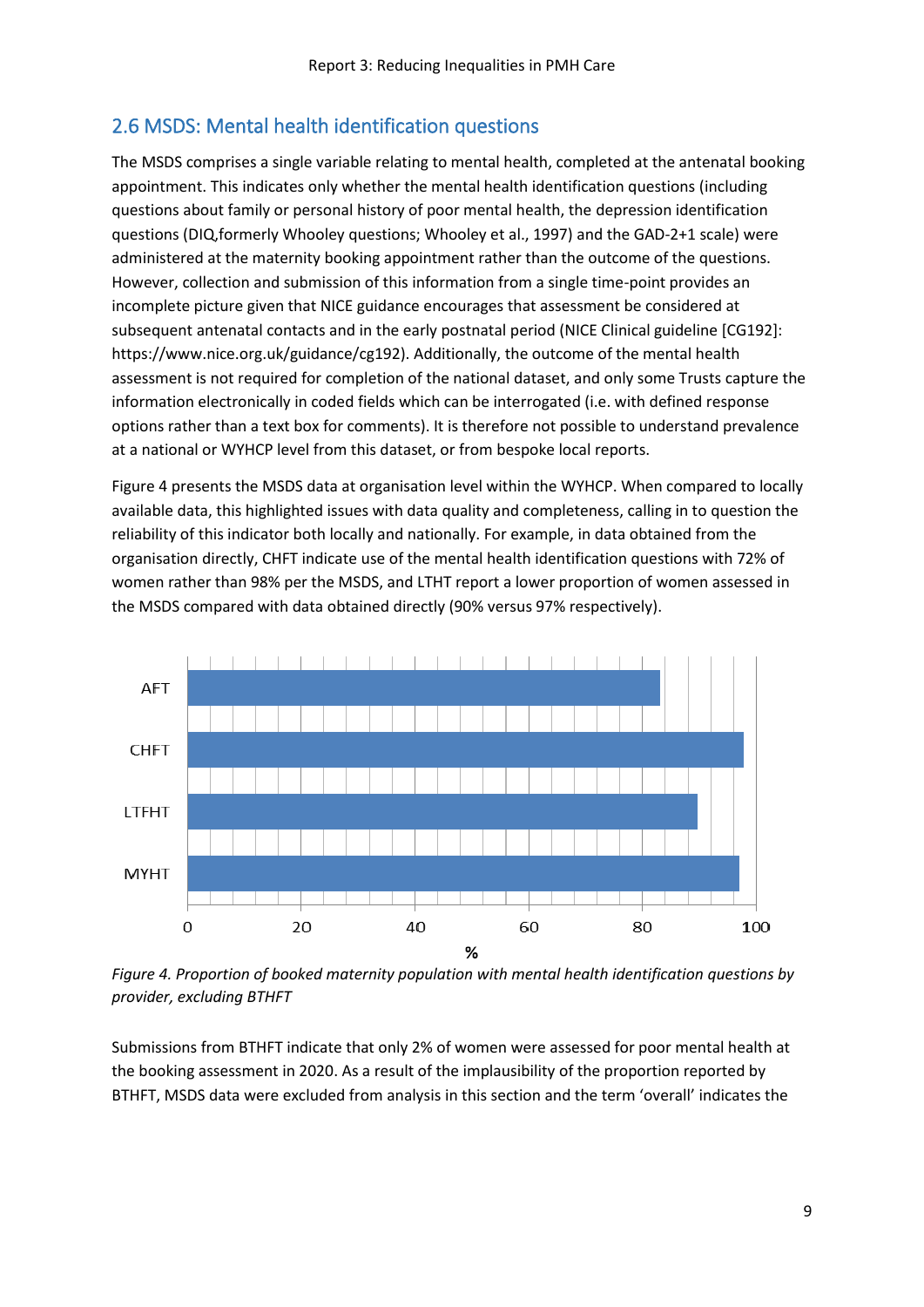partnership minus BTHFT<sup>2</sup>. Overall, across WYHCP, 93% were reported to have been asked the identification questions, with a reported range from 83 – 98%. More work should be completed with each organisation to validate data submitted.

### <span id="page-9-0"></span>2.7 MSDS: Mental health identification questions, assessment of inequality

The timing of the booking appointment does not seem to impact the likelihood of being assessed with the identification questions at this contact; 86% of women who booked before 12 weeks gestation had this level of assessment, compared to 84% of women who booked after 12 weeks.

### <span id="page-9-1"></span>2.8 MSDS: Mental health identification questions and ethnicity

There was little variation in assessment by ethnicity with most ethnic groups ranging between 93% and 96% (Figure 5). The only notable difference was in the 'Not stated' category, but this is skewed in the WYHCP view by LTHT data where use of the identification questions was only recorded for 42% of women with 'Not stated' ethnicity. Given that 5% of women across the WYHCP fall into this category, it is important to understand under what circumstance the category is applied and acknowledge the barriers pertaining to collection of ethnicity information so that these can be overcome. See Appendix 1 for more insight into distribution of women who were assessed by ethnic group, relative to the overall proportion at each Trust.





### <span id="page-9-2"></span>2.9 MSDS: Mental health identification questions and deprivation (IMD 2015)

There were no apparent differences in use of mental health identification questions by deprivation, with the exception of AFT which appeared to assess more women from the most deprived areas than women from the least deprived areas (IMD 2015 deciles 1-5 compared with deciles 6-10; 76% versus 90% respectively).

 $2$  BTHFT contribute almost 20% of women overall, with the highest proportion of non-White British women and the highest proportion of women from the most deprived decile, their exclusion here therefore skews reporting at the partnership level.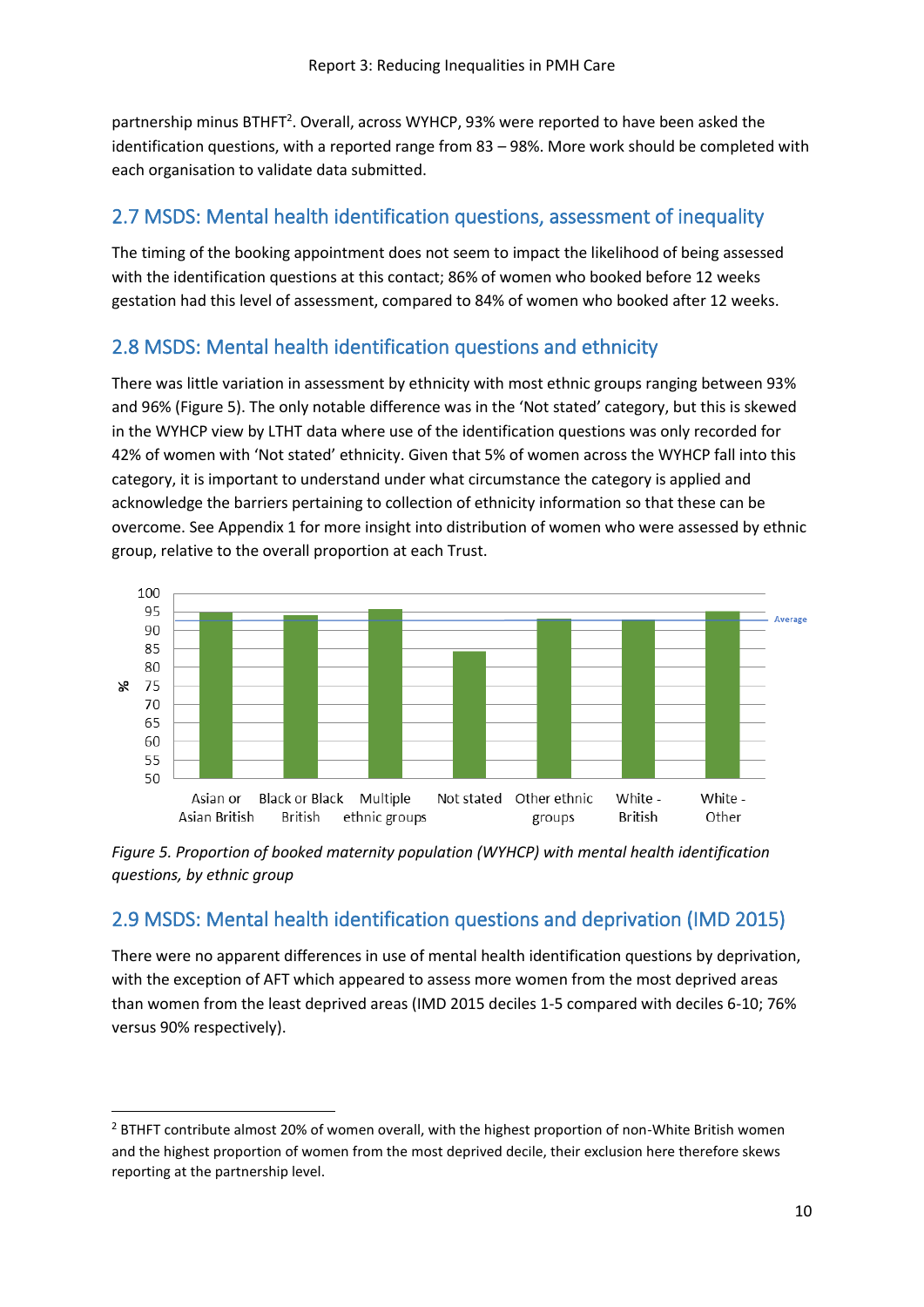## <span id="page-10-0"></span>2.10 MSDS: Mental health identification questions, ethnicity and deprivation intersect

Data were available for assessment of interaction between ethnicity and deprivation, however small numbers within some subgroups limit the ability to make reliable comparisons and no clear patterns were found.

## <span id="page-10-1"></span>3. BiBBS Cohort

### <span id="page-10-2"></span>3.1 BiBBS cohort: prevalence of poor PMH

The BiBBS cohort provides an in-depth view of the PMH pathway experienced by women receiving BTHFT maternity care, via linkage of routinely collected data. Pregnant women are recruited explicitly from three ethnically diverse and deprived wards in Bradford, collectively known as the Better Start Bradford (BSB) areas: Bowling and Barkerend, Bradford Moor, Little Horton. A sample of 2372 pregnancy records were linked, comprising women booked by maternity and recruited to the cohort study between 2016 and 2019. This range was selected to provide the largest possible prepandemic dataset. Women in the cohort complete a baseline research questionnaire during pregnancy, and consent to linkage to their routine health records. BiBBS is therefore able to identify PMH concerns identified in self-reported questionnaires by the women using the PHQ-8 (Kroenke et al., 2009) and GAD-7 (Kroenke et al., 2007) scales, and in clinical records from maternity, HVs and GPs.

When women were asked about their mental health in a self-report questionnaire completed for research purposes at the point of recruitment to the cohort, most commonly at approximately 26-28 weeks gestation, 32% reported mild symptoms of depression and 14% reported clinically important symptoms (categorised as 'moderate' or severe, according to the PHQ-8). 20% of women reported mild symptoms of anxiety and 10% reported clinically important symptoms ('Moderate' or severe according to the GAD-7). The total proportion of women indicating clinically important symptoms of poor mental health on PHQ-8 and/or GAD-7 was 17%.

### <span id="page-10-3"></span>3.2 BiBBS cohort: Ethnicity

The BiBBS baseline questionnaire also provides the opportunity to explore differences by ethnic group in finer detail; 'White Other' and 'Asian or Asian British' have been refined to 'White Central/Eastern European' and 'Asian or Asian British Pakistani' respectively, as these are the predominant groups within those categories.

White British women were the most likely to report clinically important symptoms of either depression or anxiety (25%) and were over-represented in the subset of women with symptoms when compared with the total BiBBS population (25% versus 11% of total BiBBS population; Table 3); conversely, this means that women from ethnic groups other than White British disclosed symptoms less frequently and were under-represented.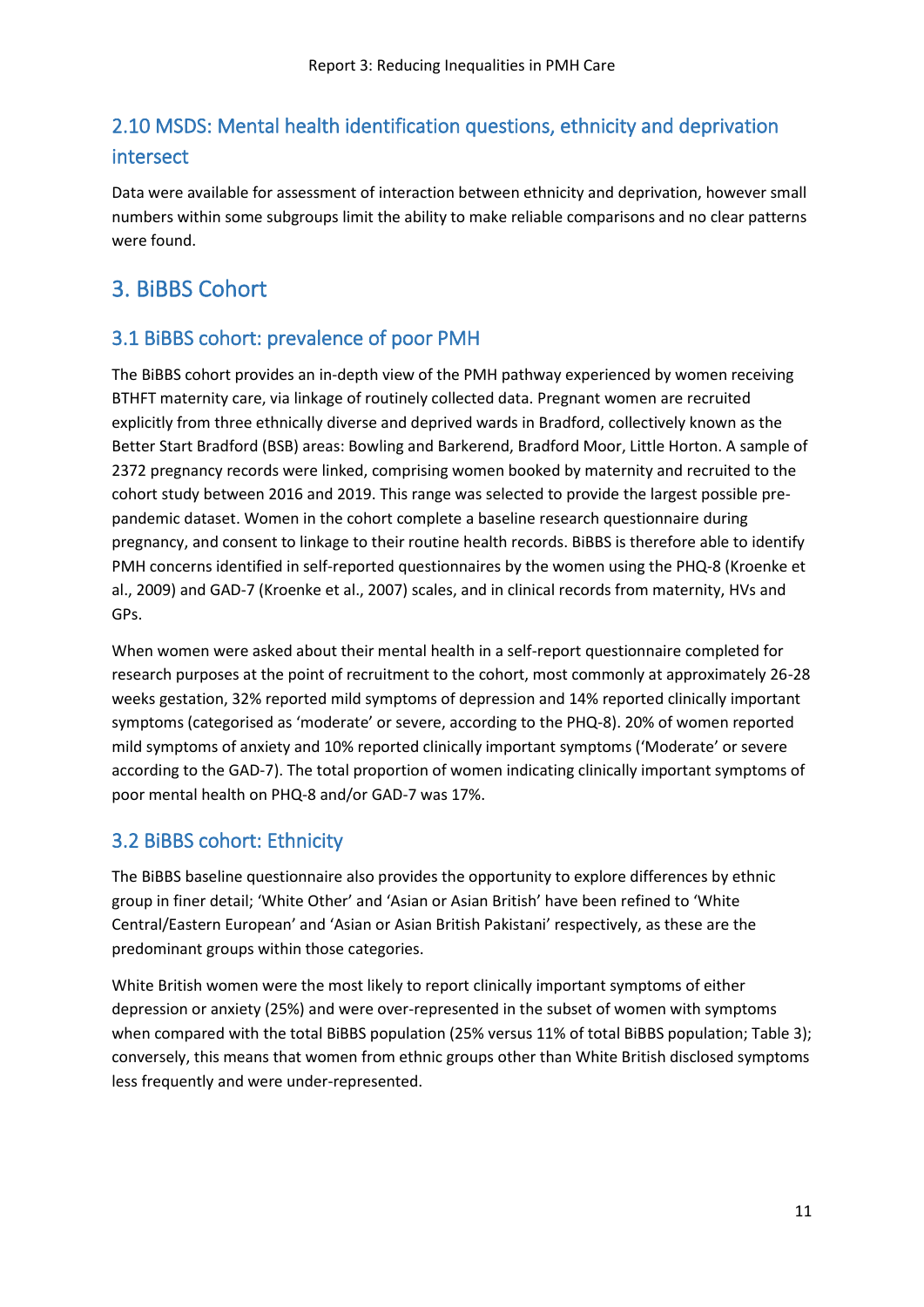## <span id="page-11-0"></span>3.3 BiBBS cohort: Migration

26% of the BiBBS population were recent migrants, having been in the UK for less than one quarter of their life at the time of recruitment to the cohort. Women in this group were under-represented amongst those reporting clinically important symptoms of depression or anxiety (20% disclosed symptoms relative to 26% in total population). This indicates that poor mental health is less prevalent in this group, or that these women are the least likely to disclose concerns.

| important symptoms of depression or anxiety (%)                                                   |  |  |  |
|---------------------------------------------------------------------------------------------------|--|--|--|
| Table 3. Ethnic breakdown of the total BiBBS cohort population and of women disclosing clinically |  |  |  |

| <b>Ethnic group</b>              | <b>BiBBS Cohort (%)</b> | Clinically important symptoms (%) |
|----------------------------------|-------------------------|-----------------------------------|
| Total                            | 100                     | 17                                |
| Asian or Asian British Pakistani | 62                      | 16                                |
| Other                            | 23                      | 16                                |
| White British                    | 11                      | 25                                |
| White Central/Eastern European   | 3                       | 3                                 |
| Missing                          | $\leq 1$                | 8                                 |

### <span id="page-11-1"></span>3.4 BiBBS cohort: English spoken language ability

Women with little or no English were also under-represented in the population reporting clinically important symptoms – although 21% of the total BiBBS population reported a first language other than English, within the subset of women disclosing clinically important symptoms, only 17% recorded a first language other than English.

## <span id="page-11-2"></span>4. BiBBS cohort: Linked electronic health records

For each of the local health care providers: the BTHFT maternity service, BDCFT health visiting service, and all GP practices in Bradford, the electronic health record comprises both structured and unstructured data. The structured, coded element is accessible for data linkage within the BiBBS cohort. All coded data items or clinical terms (Read codes) pertaining to assessment and identification of PMH concerns within each service have been examined and combined to form 'composite' indicators; these bring together information from different elements of the record to provide the most complete view of PMH data capture within each service. For example, within general practice, the composite indicator includes any codes indicative of mental health discussion or assessment (e.g. 'XaLQw: Discussion about maternal wellbeing - postnatal depression'), referrals for specialist support (e.g. 'XaMhM: Referral to primary care mental health team') or diagnostic codes (e.g. 'XaCIt: Moderate depression'). Evidence of targeted assessment, intervention for a mental health concern or a diagnostic code in the maternal health record within the perinatal period was considered to be an indication of poor perinatal mental health.

Each dataset is explored using this approach in turn.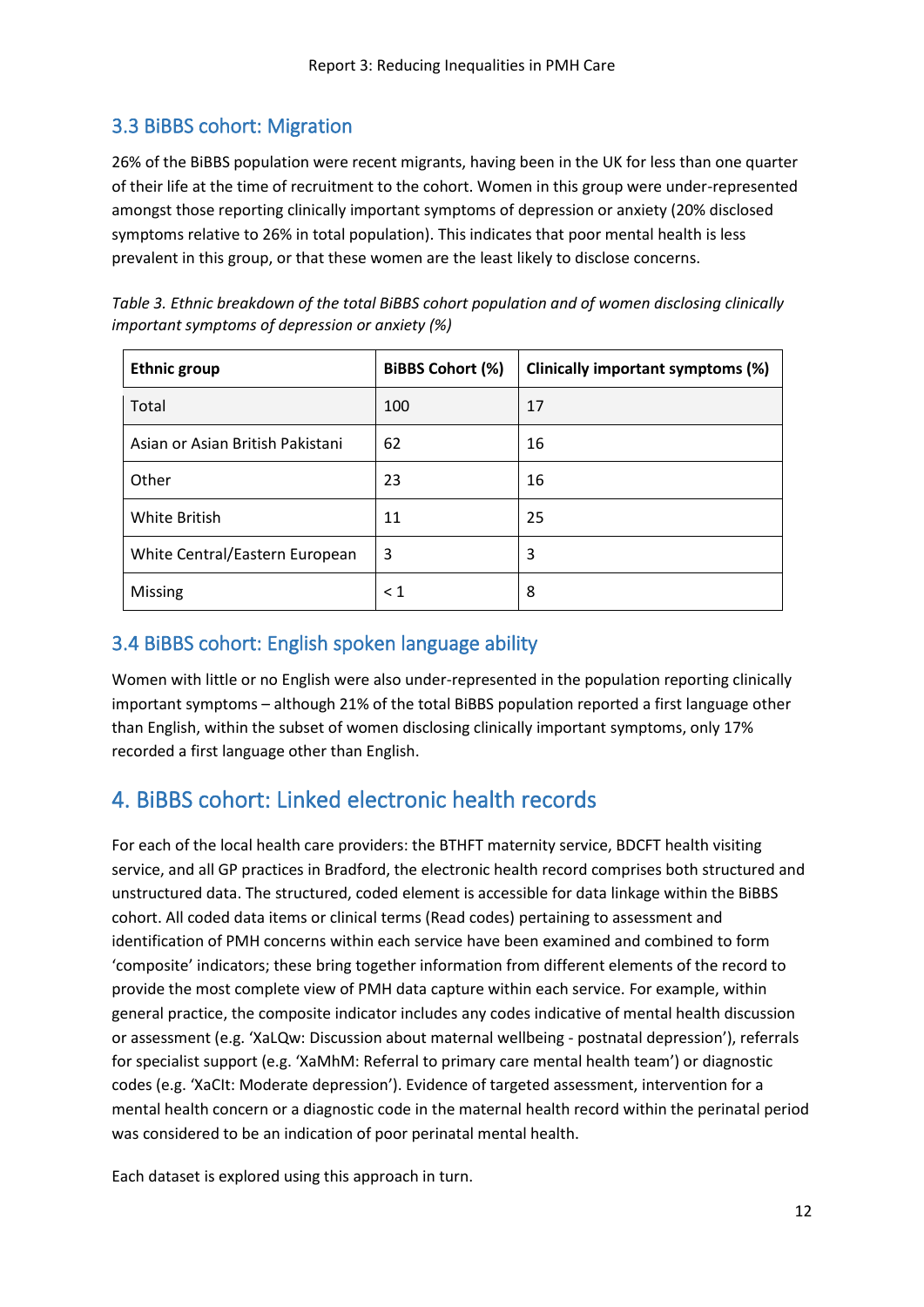## <span id="page-12-0"></span>4.1 BiBBS cohort: Linked electronic health records – Maternity

Initial exploration of the maternity dataset used BiBBS data from 2019 alone to align most closely with the MSDS while constrained by the limits of the BiBBS dataset. This view was then extended to explore groups with small numbers.

Based on linked maternity records, in 2019 96% of BiBBS women were assessed for poor mental health using the identification questions. Drawing on previous work completed with the BTHFT maternity dataset, prevalence of mental health concerns is estimated using the composite indicator, tailored to the local maternity electronic health record. Using the same composite indicator, 8% of women were identified as having mental health concerns at the booking appointment and this increased to 10% when including data from subsequent maternity contacts.

#### 4.1.1 BiBBS cohort: Linked electronic health records – Maternity, ethnicity

Of the 10% of the BiBBS cohort with indication of poor mental health in the maternity EHR, 21% were White British (relative to 11% in the total population); this means that White British women are over-represented in the subset of women with poor PMH. Pakistani women form a smaller component of the population with poor PMH than of the overall population (55% and 62% respectively), while the Other ethnic category is balanced relative to the total population. The number of women identified as White Other overall is too small to report findings.

#### 4.1.2 BiBBS cohort: Linked electronic health records – Maternity, deprivation (IMD 2015)

95% of the BiBBS population live in areas ranked as the most or second most deprived nationally according to the IMD (2015). Of those with indication of poor PMH in the EHR, 91% lived in one of these areas, while 9% lived in areas of less deprivation (IMD 2015 deciles 3-10); women residing in areas considered less deprived were therefore over-represented in the population of those with indication of poor PMH. This feature is not demonstrated in BTHFT MSDS data and may result from a number of factors, for example the difference in approach to data analysis or the particular geography of the eligible population.

### <span id="page-12-1"></span>4.2 BiBBS cohort: Linked electronic health records – Health Visiting

Routine data linkage for women recruited to the BiBBS cohort enabled exploration of the role of the health visiting service in assessment and identification of poor PMH for women in Bradford.

Using the tailored composite indicator of poor PMH, health visiting data alone suggests 15% of BiBBS women experience poor mental health in the postnatal period. This is greater than the proportion identified in the maternity record (10%, above) and while comparable to the overall proportion of BiBBS women indicating clinically important symptoms according to the PHQ-8 or GAD-7 assessments completed for research (14%; page 11), only 27% of women with clinically important symptoms also had evidence of poor mental health in the structured electronic health visiting record. The difference in the timing of assessment (most commonly 26-28 weeks gestation versus 6- 8 weeks postnatally) should be taken into account and more work should be done to understand experience and presentation through the period.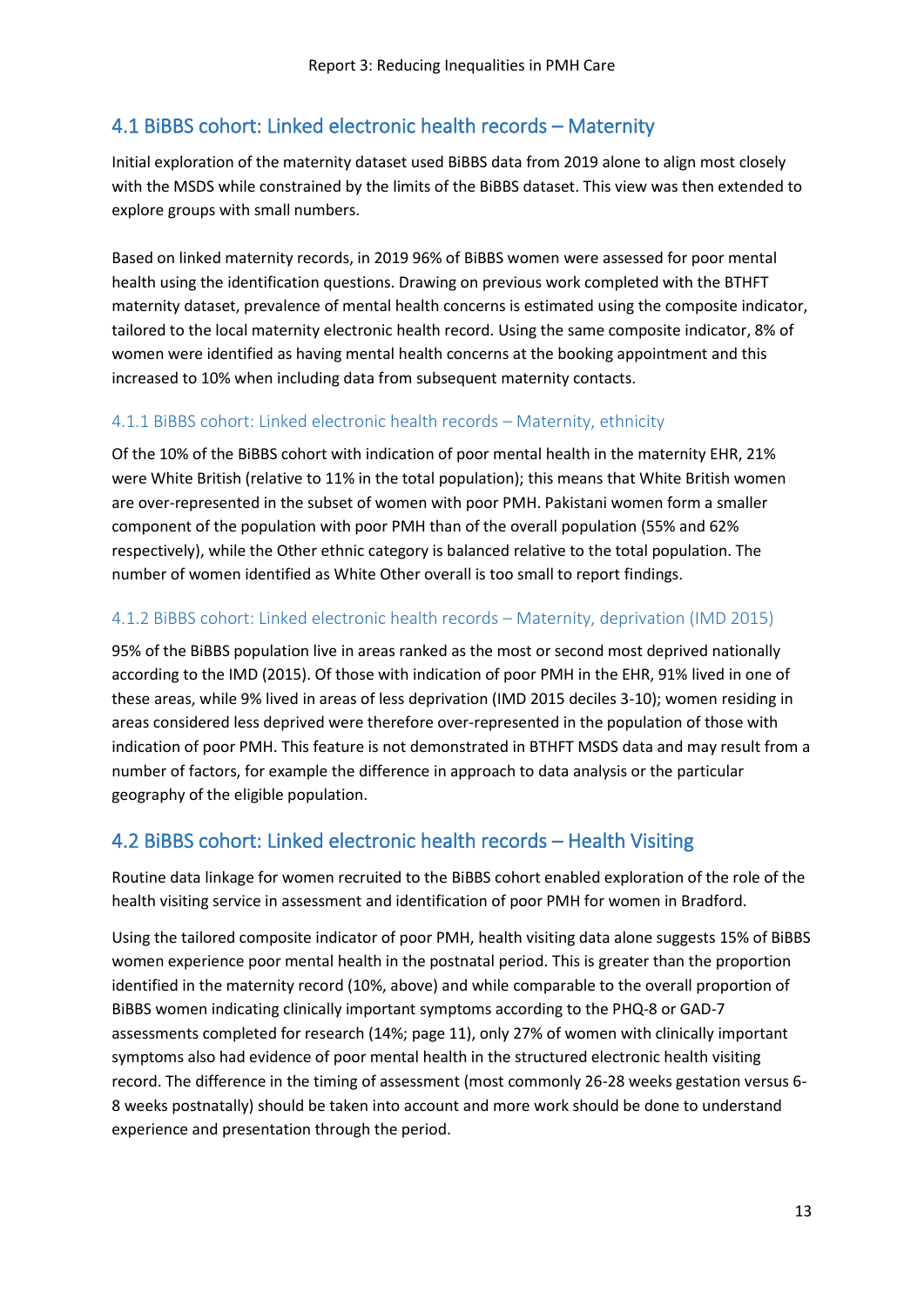#### 4.2.1 BiBBS cohort: Linked electronic health records – Health Visiting, ethnicity

94% of women in the BiBBS cohort were assessed by a health visitor and this proportion was maintained across all ethnic groups. However, White British women were over-represented in the subset of women identified as having mental health concerns when compared with the total health visiting population; 11% of women in the health visiting population were categorised as White British, while 16% of women identified as having mental health concerns were White British. Conversely, the proportion of women from the Other ethnic group with indication of poor mental health in their record was smaller than the total health visiting Other population: (19% with indication versus 23% overall). In contrast with findings from maternity data, the no disparity was identified for Pakistani women.

#### 4.2.2 BiBBS cohort: Linked electronic health records – Health Visiting, deprivation (IMD 2015)

No differences were found for women from areas of different levels of deprivation for assessment or identification in the routine health record.

### <span id="page-13-0"></span>4.3 BiBBS cohort: Linked electronic health records – General Practice

Assessment, identification and management of poor PMH in general practice were also explored through routine data linkage for the BiBBS cohort population using a tailored composite indicator.

GP data indicates that 14% of BiBBS women were both assessed for poor PMH and identified with mental health difficulties; this suggests that formal assessment is only captured in the data system if concerns are identified. Although similar to the proportion identified within the HV service (15%, page 13), only 42% of women with indication of poor PMH in the HV record also had indication in the GP record.

11% of BiBBS women were prescribed medication associated with management of common mental disorders. Women with moderate or more severe symptoms of depression according to the PHQ-8 completed with BiBBS researchers were assessed, identified and prescribed medication more frequently than women indicating no or mild symptoms: 34% of women disclosing clinically important symptoms to researchers had record of mental health assessment during the perinatal period compared with 15% indicating no or mild symptoms, and 31% of women indicating clinically important symptoms to researchers also had indication of poor mental health in the GP record (compared with 11% with no or mild symptoms). 24% of symptomatic women were prescribed associated medication, compared with 9% of women who did not disclose the same level of symptoms to researchers. As with health visiting data, the difference in the timing of assessment by a health care professional (HCP) and via the cohort (where recruitment is most commonly at 26-28 weeks gestation, and assessment by a HCP may occur at any point in the perinatal period) should be taken into account, as women may experience or present with concerns at different time points.

This work was validated using the Connected Bradford platform, which comprises data from 86 GP practices in Bradford and provides insight into the Bradford population as a whole, as opposed to the limited view BiBBS presents (restricted to three wards); similar patterns were found across the district for each element explored: assessment, identification and prescribing.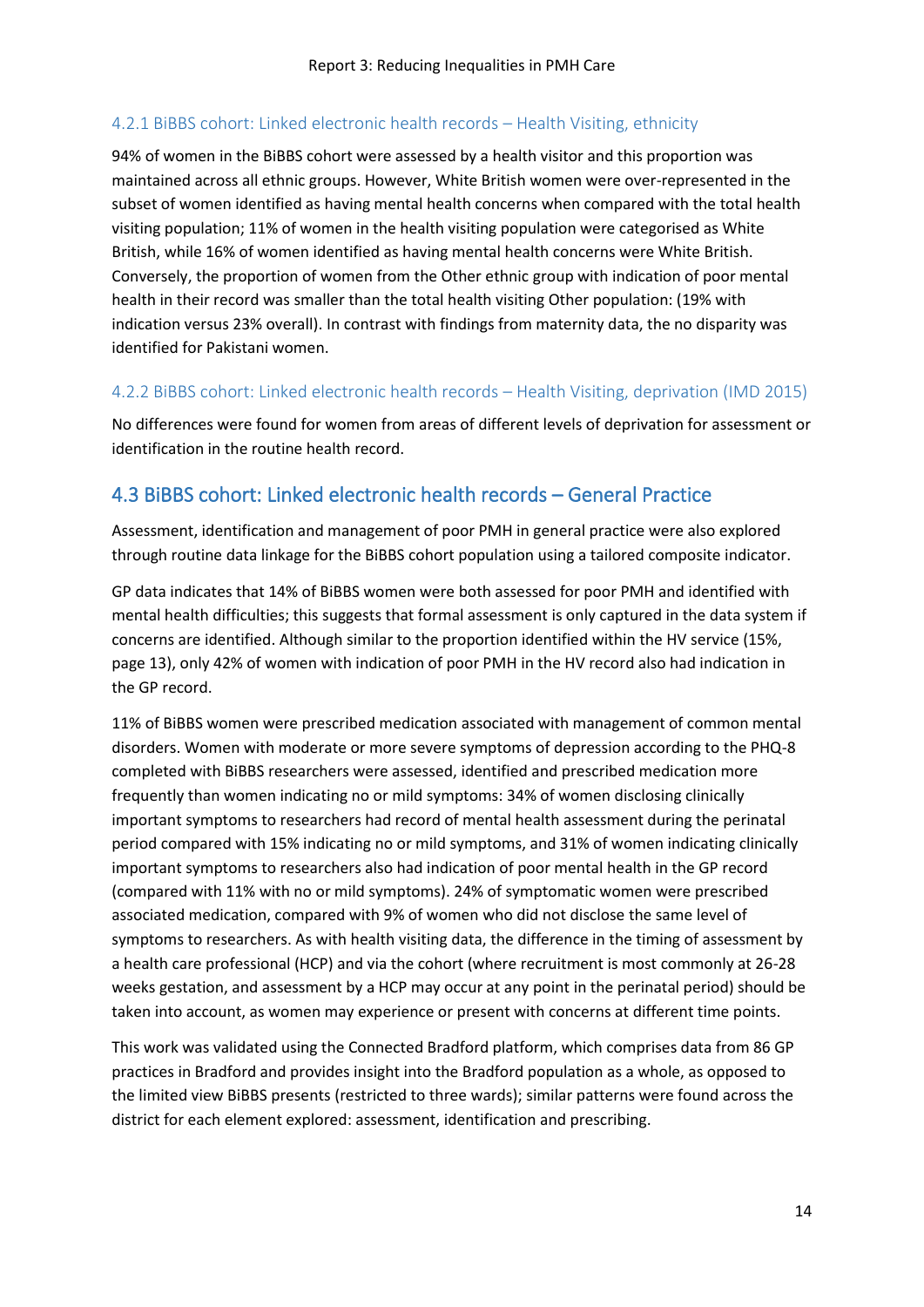#### 4.3.1 BiBBS cohort: Linked electronic health records – General Practice, ethnicity

White British women were more likely to have evidence of assessment for poor PMH in the GP record than other ethnic groups and the difference was sustained in the subset of women with clinically important symptoms of depression (BiBBS PHQ-8). White British women were also overrepresented in the group prescribed medication for mental health conditions in the perinatal period (31%) when compared with the total population (11%), and women from Pakistani and Other ethnic groups were under-represented in this sample: 49% of Pakistani and 18% of Other women with clinically important symptoms were prescribed medication (relative to total population proportions of 62% and 23% respectively; Table 3).

#### 4.3.2 BiBBS cohort: Linked electronic health records – General Practice, deprivation (IMD 2015)

Women from the two most deprived IMD deciles were prescribed medication for mental health conditions in the perinatal period less frequently than women from neighbourhoods with any other classification of deprivation. This is consistent with the findings from linkage to the maternity EHR (section 4.1.2).

### <span id="page-14-0"></span>4.4 PMH data from other WYHCP areas

It was not possible to access data from other organisations at a sufficient level to create a similar representation of poor mental health as provided by the BiBBS cohort, though LTHT were able to provide completion rates of the PHQ-9 (Kroenke et al., 2001) and GAD-7 scales from local maternity booking appointment data. Completion of the PHQ-9 at LTHT indicates that identification questions revealed mental health concerns and therefore required further investigation; this was true for 11% of the booked maternity population. LTHT data suggested that the same number of women completed the GAD-7 as were assessed with the DIQ, reinforcing the need to fully understand data capture processes for each indicator on a site-by-site basis. Scores from these scales were not accessible, so the level of mental health concern identified by LTHT was not explored.

## <span id="page-14-1"></span>5. Specialist perinatal mental health (PMH) services

### <span id="page-14-2"></span>5.1 Specialist PMH services: Referrals

Data were obtained from the Bradford District Care NHS Foundation Trust (BDCFT) Specialist Mother and Baby Service, the Leeds York Partnership NHS Foundation Trust (LYPFT) PMH Service and the South West Yorkshire Partnership NHS Foundation Trust (SWYPFT) PMH Teams. Population characteristics of women in receipt of referral to and support from these specialist mental health services were compared with those explored via the MSDS. Maternity Trusts have been combined where multiple Trusts feed into a single specialist service.

Between April 2019 and February 2021, almost 54,000 women were booked to receive maternity care from a provider within the partnership. Approximately 7% of women were referred to one of the featured specialist PMH services, 5% were offered at least one supportive contact and 2% received more than three supportive contacts, indicating they were engaged with the service (conversely, 3% were not).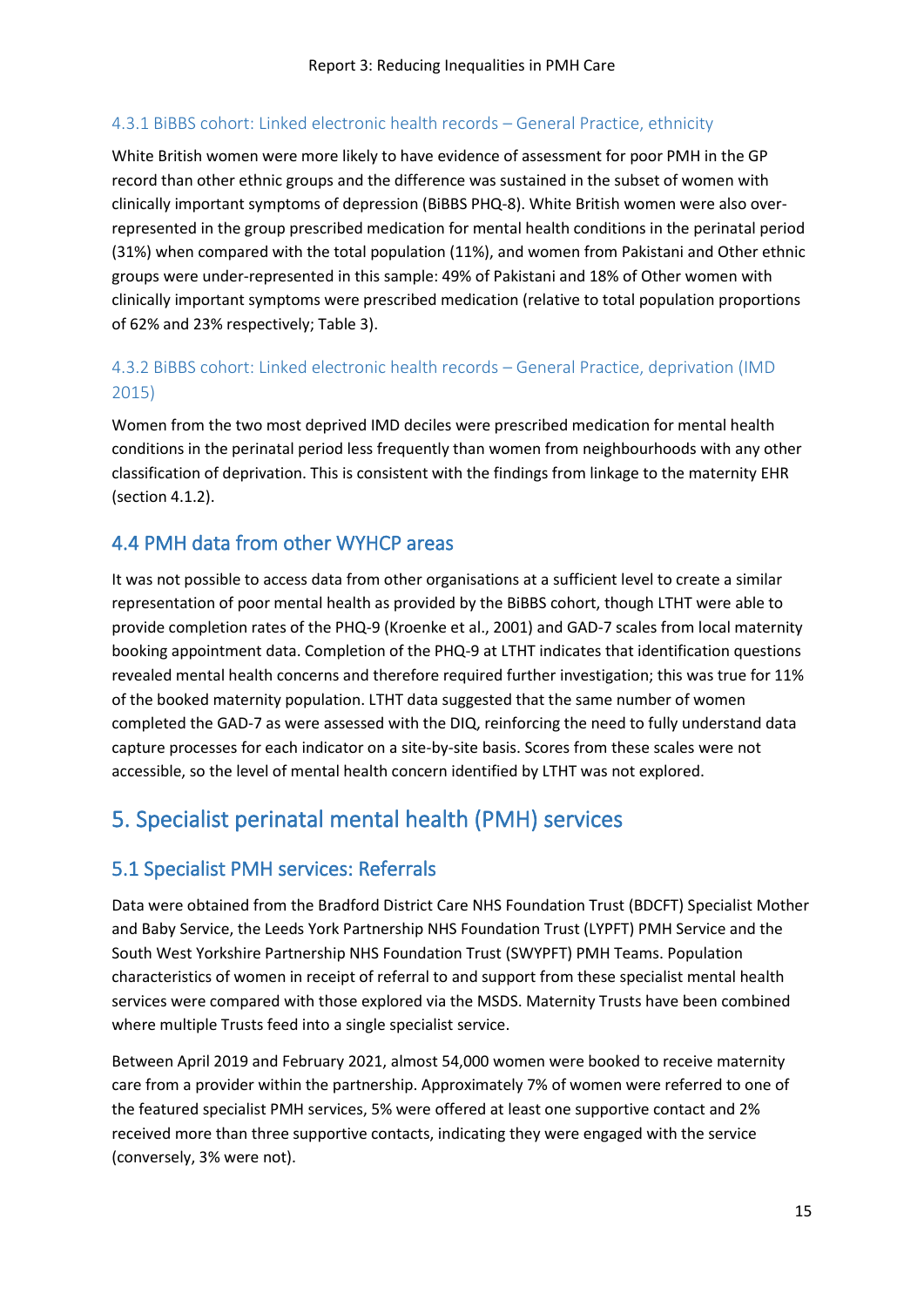Referral source data were available from LYPFT and SWYPFT, providing insight into identification of need within universal services. While the distribution of referrals from maternity services is similar between specialist services, more Leeds Community Healthcare Trust health visitors by proportion made a referral to the LYPFT PMH service than general practitioners in the same area. Health visiting was also a more common referral source for LYPFT than for SWYPFT (27% versus 19%; Figure 6). Other referral sources included: A&E and other acute care services, the single point of access (SPA) service, other mental health services including IAPT and CAMHS, internal hospital wards and departments, social care professionals and colleagues from the police and housing sectors. No VCSO organisations were identified explicitly, indicating either a gap in data, or in referral processes.



*Figure 6. Referrals to specialist mental health services by source (%)*

### <span id="page-15-0"></span>5.2 Specialist PMH services: Ethnicity

Ethnicity data from specialist PMH services (BDCFT, SWYPFT, LYPFT) was provided in two categories to ensure suppression of small numbers: 'White', including White British and White Other, and 'Other ethnic groups', including all groups not categorised as 'White'.

Inequalities by ethnic group are indicated in Figure 7. Deviation from the proportions of White and 'Other ethnic group' women in the total maternity booking population indicates variation in the offer and access of targeted support in the perinatal period.

BDCFT and SWYPFT were more likely to receive referrals, offer support and provide more than three contacts to women categorised as White: the BTHFT maternity booking population comprised 57% White women, and 65% of in receipt of more than three BDCFT contacts were White; the combined CHFT & MYHFT maternity booking populations comprised 75% White women, and 86% of women in receipt of more than three SWYPFT contacts were White. LYPFT data indicated the opposite pattern: 30% of women booked by the LTHT maternity service were categorised as 'Other ethnic group' and this group was over-represented in the population receiving more than 3 support contacts (37%). This is consistent with the indication that women not categorised as White were most likely to be assessed for mental health concerns at the maternity booking appointment in LTHT.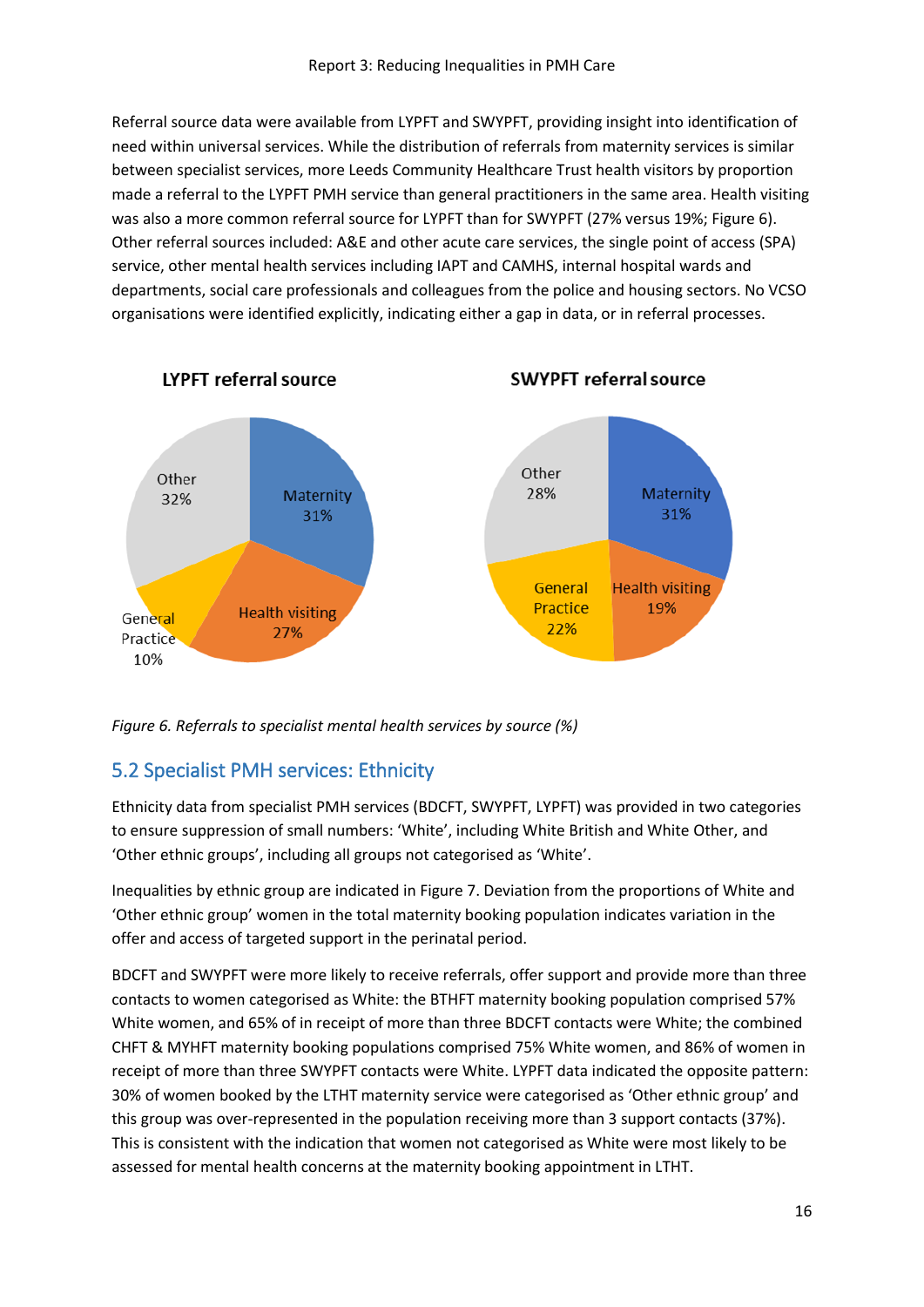Data from LYPFT and SWYPFT allowed exploration of waiting times between referral acceptance and the first clinical support contact. On average, White women wait for nine days more than women of any other ethnic group for support from LYPFT, while no difference was found between ethnic groups for women receiving support from SWYPFT. LYPFT and SWYPFT provided a similar number of clinical support contacts on average, and no difference was found between ethnic groups supported by either service.

### <span id="page-16-0"></span>5.3 Specialist PMH services: Deprivation (IMD 2015)

Women living in neighbourhoods associated with the two most deprived IMD 2015 deciles (1 and 2) were compared with women from all other neighbourhoods in the related area (Figure 8). Women living in the most deprived deciles were over-represented in the SWYPFT and LYPFT specialist referral populations (35% booked by CHFT & MYHT versus 44% referred to SWYPFT, and 41% booked by LTHT versus 47% referred to LYPFT), though this difference did not persist to receipt of specialist support. It is not known whether these patterns are indicative of real differences in identification of women with mental health concerns by IMD and the possible reasons should be explored following review of a larger dataset to ensure the difference is sustained. No difference was present between the combined AFT/BTHFT maternity booking population and the BDCFT specialist referral population.

Average waiting times and the number of clinical support contacts were also explored by IMD decile for LYPFT and SWYPFT. While women residing in areas associated with IMD deciles 1 and 2 received eight support contacts on average from both services compared with ten contacts for women in all other IMD deciles, a mean difference of 6 days was found between women in the most deprived two deciles and women from any other area, where more deprived women waited for a shorter period for care from LYPFT.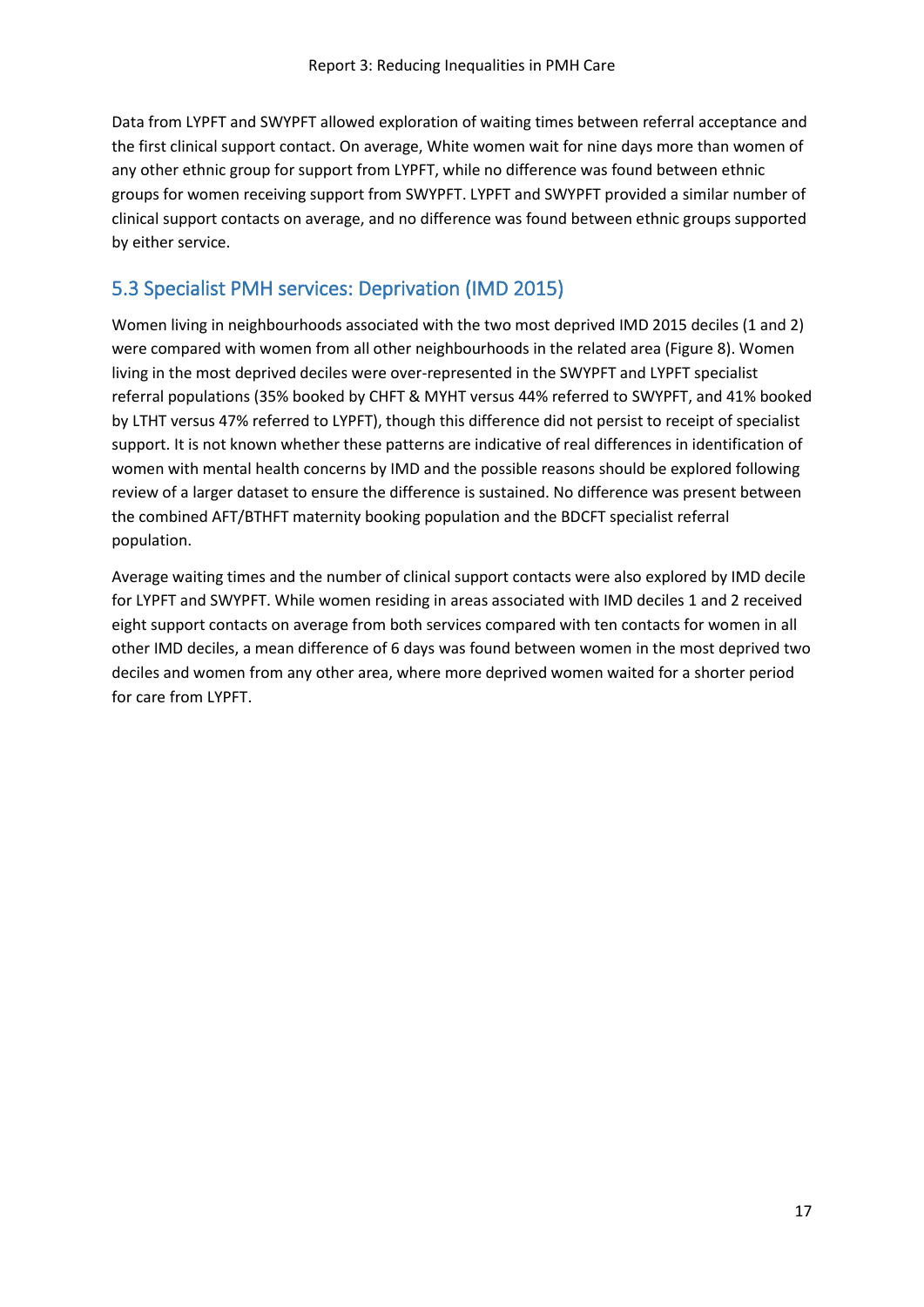#### Report 3: Reducing Inequalities in PMH Care



*Figure 7. Ethnic breakdown of the booked maternity population, the population referred for specialist mental health support, and the population in receipt of specialist mental health support in each area (%)*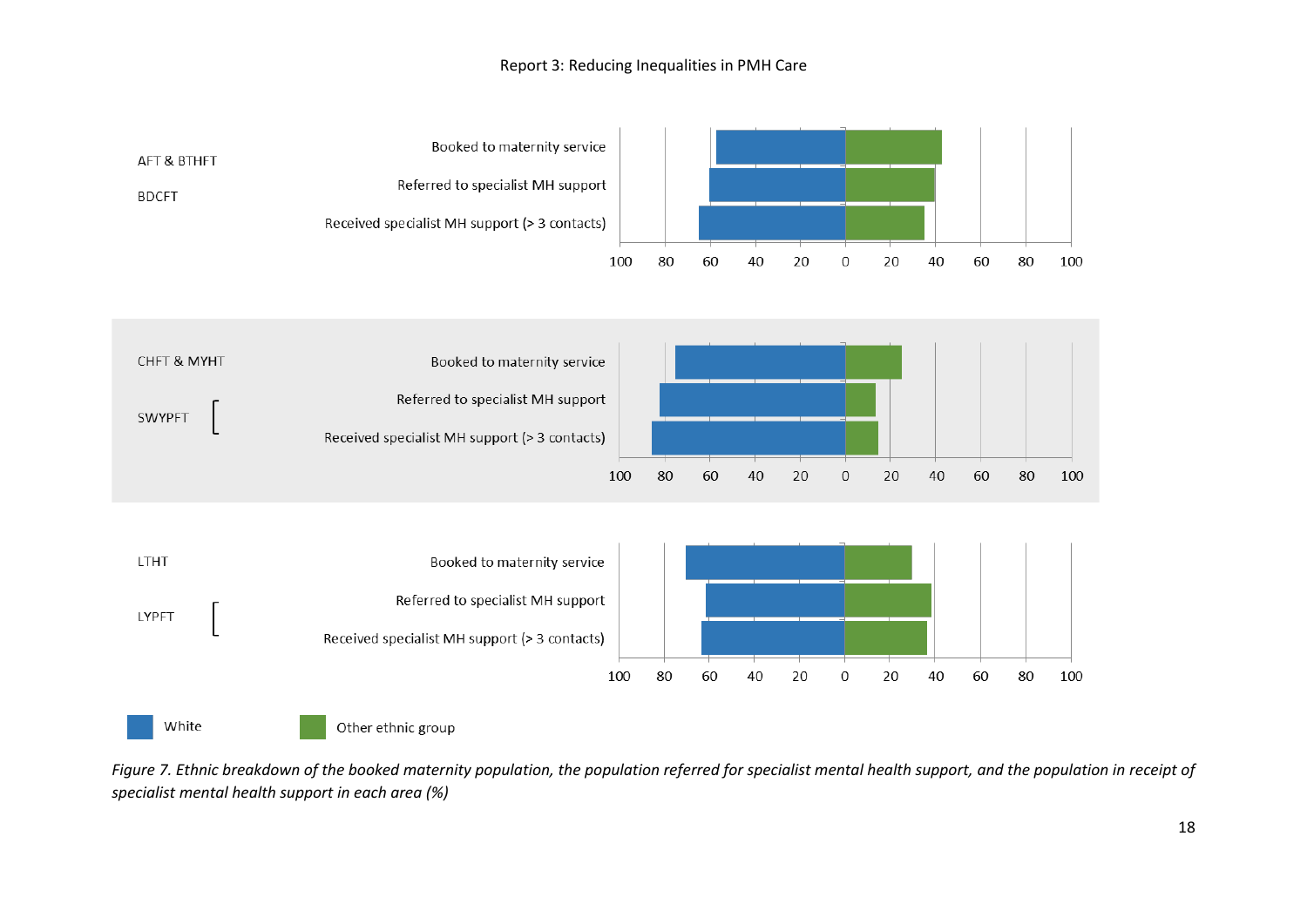#### Report 3: Reducing Inequalities in PMH Care



*Figure 8. Deprivation breakdown of booked maternity population, referred for specialist mental health support, and received specialist mental health support (%)*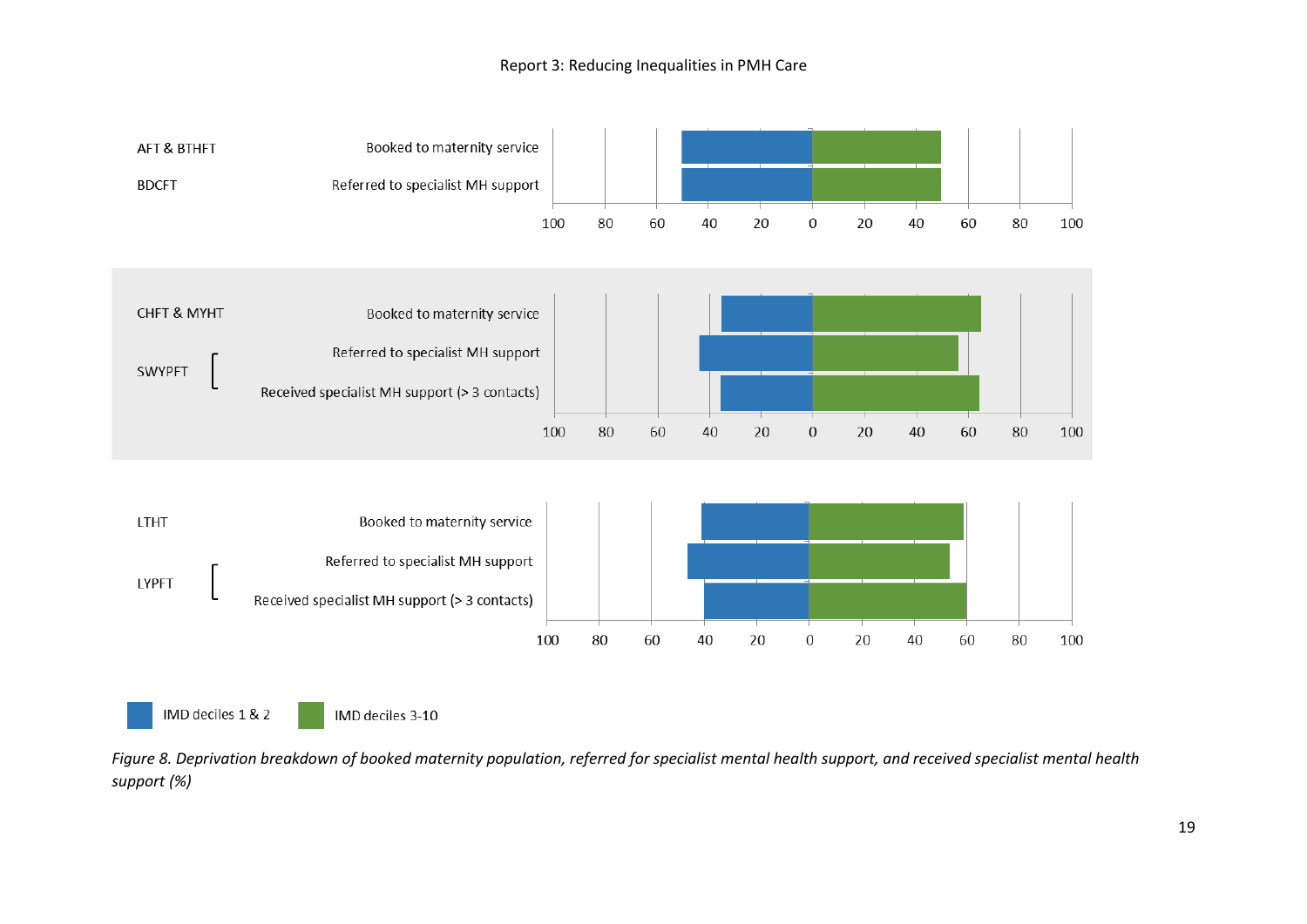## <span id="page-19-0"></span>6. Context – data systems and access

- Individual service providers were approached for data and though data were made available by some, it has not been possible to include all information in this report; data were omitted if values seemed implausible and if information obtained conflicted with the MSDS, the relevant local contact has been made aware.
- Accessing and analysing data obtained from the maternity booking appointment alone gives an incomplete view of the perinatal experience (note the increase in prevalence from 8% at booking to 11% by the time of the postnatal discharge assessment at BTHFT). Most maternity providers expressed interest in collating information from the whole pathway, but advised that the infrastructure was not in place at the time of the request or within the timeline for this project.
- It is not possible to obtain prevalence estimates for PMH conditions via MSDS data as the only PMH data item records whether PMH prediction and detection questions were asked and not the outcome of these questions or the outcome of any further assessment, such as the PHQ-9. Reliable prevalence estimates are also not available on the PMH Fingertips dashboard as they are calculated from national prevalence estimates and ONS births data, and do not account for area variation in mental health or sociodemographic factors. There are no other publicly available sources of routine PMH health data in England.
- The possibility of accessing platforms built with the aim of collating multiple datasets from either the local area (e.g. Connected Bradford, the Leeds Data Model) or multiple areas (e.g. the Yorkshire and Humber Care record) was explored. It was only possible to obtain information from Connected Bradford within the time frame of the project; the required infrastructure was not available within other platforms to enable collation and sharing of PMH data.
- Although all sites captured maternal language data in some form, this information was not routinely accessed and analysed for the purpose of internal routine monitoring of inequalities in PMH within Trusts, and was therefore not readily available to share.
- Limited capacity of both healthcare professionals and analyst teams was cited most frequently as a barrier to collating and sharing information.
- Barriers to collection and reporting of key information about the population (ethnicity, language ability etc.) consistently not only impact the ability of this report to summarise and draw conclusions, but also the ability of organisations to reach and provide support to all groups equally.

## <span id="page-19-1"></span>7. Conclusion

Across multiple data sources, White British women are consistently over-represented in the subset of the population identified with poor PMH. However, to reliably explore prevalence of poor PMH and gain greater understanding of inequalities, it is imperative that key data items such as mental health assessment outcomes, English language ability and ethnicity are available and accessible across the WYHCP. This report, alongside the other elements of this programme of research, highlights the danger of reliance on currently available data alone – limitations and recommendations have been identified.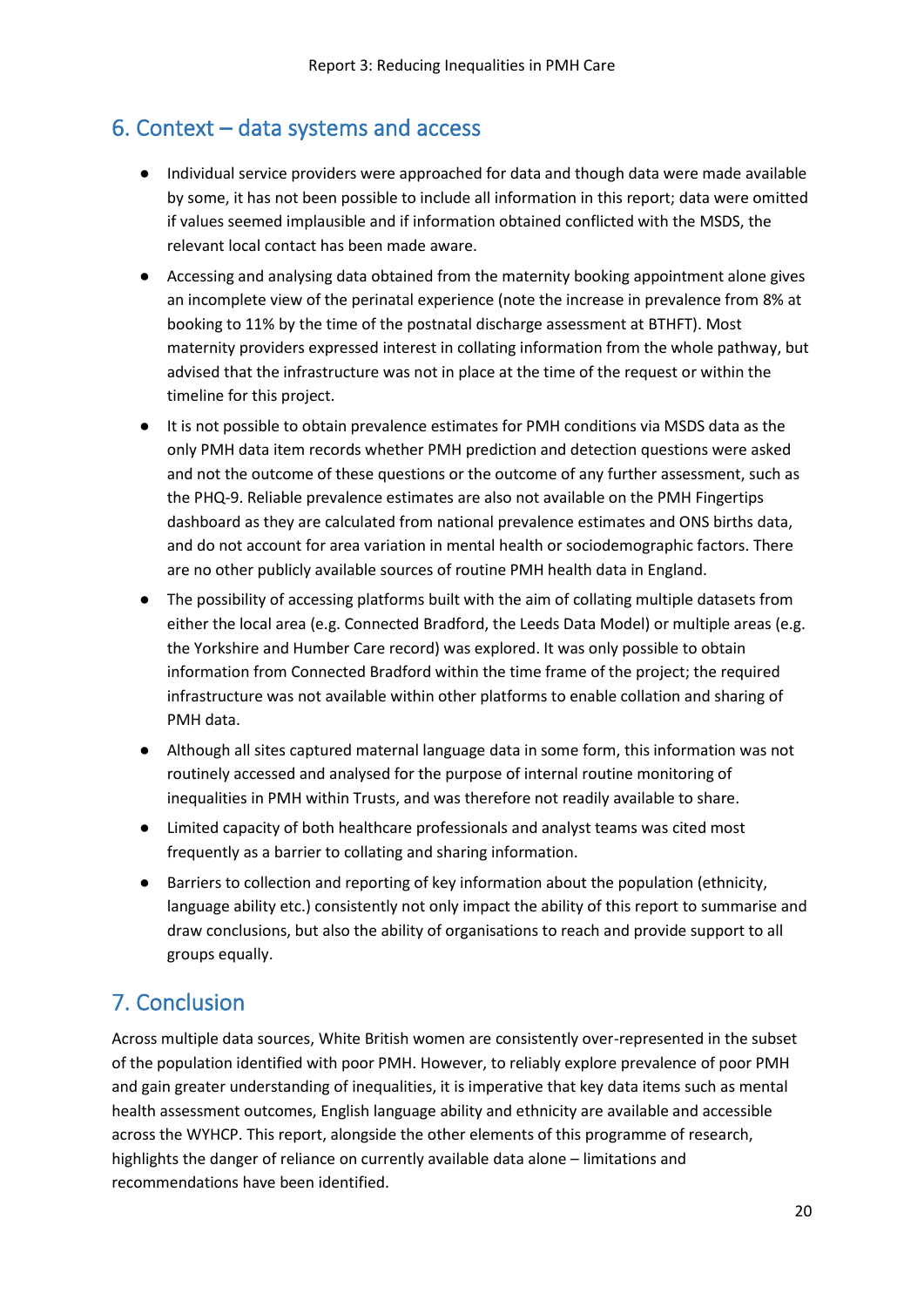## <span id="page-20-0"></span>Appendices

## Appendix 1

**Use of mental health identification questions at the maternity booking appointment by ethnic group, relative to provider total (%)**

#### a) **Airedale Foundation NHS Trust**



Note: numbers less than 100 in all categories other than White British and Asian or Asian British, additional source data should be explored to understand representativeness in these groups at AFT

#### b) **Calderdale & Huddersfield NHS Foundation Trust**

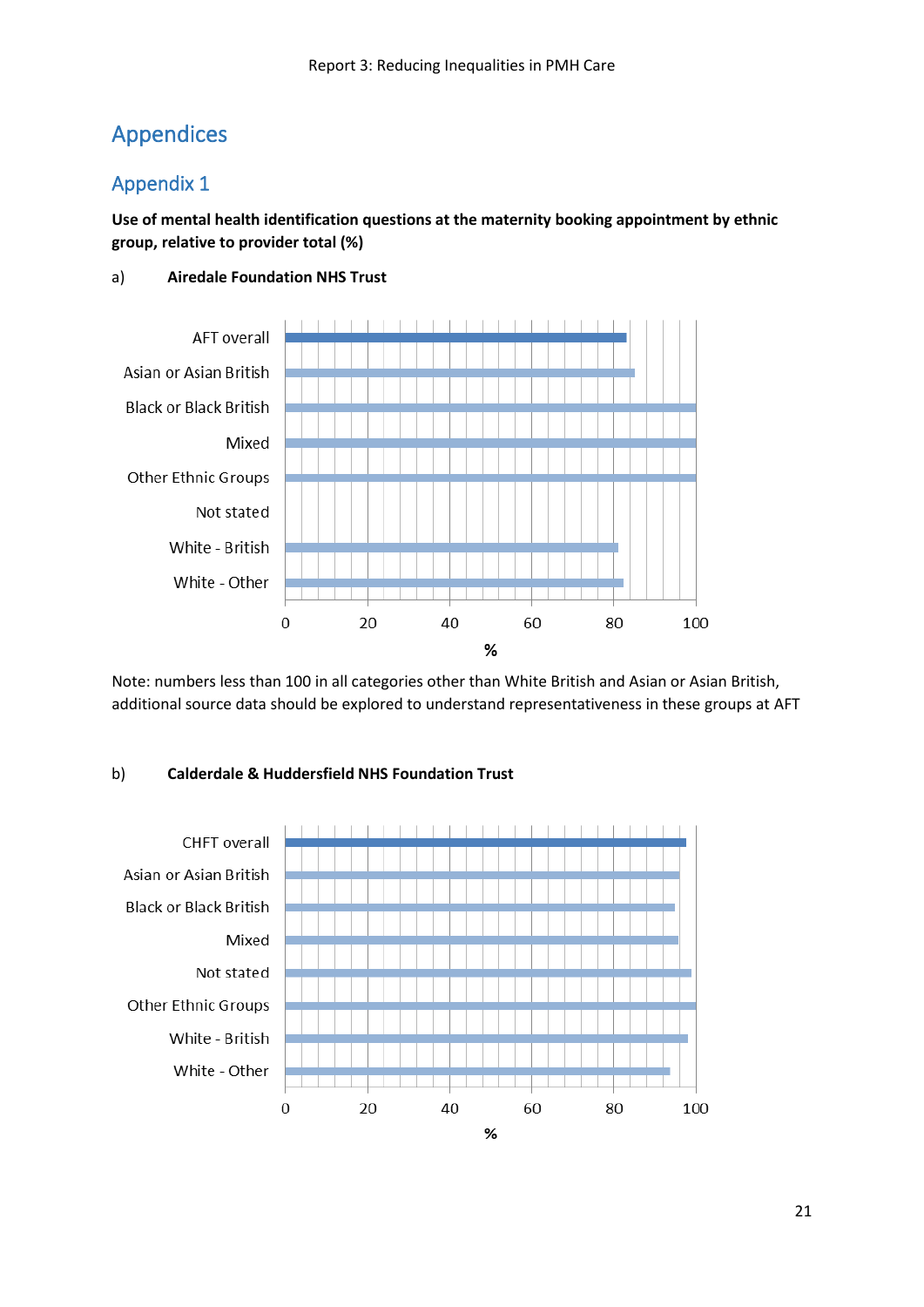



#### d) **Mid Yorkshire Hospitals NHS Trust**



Note: small number of women in Other Ethnic Groups category; it is not possible to make reliable conclusions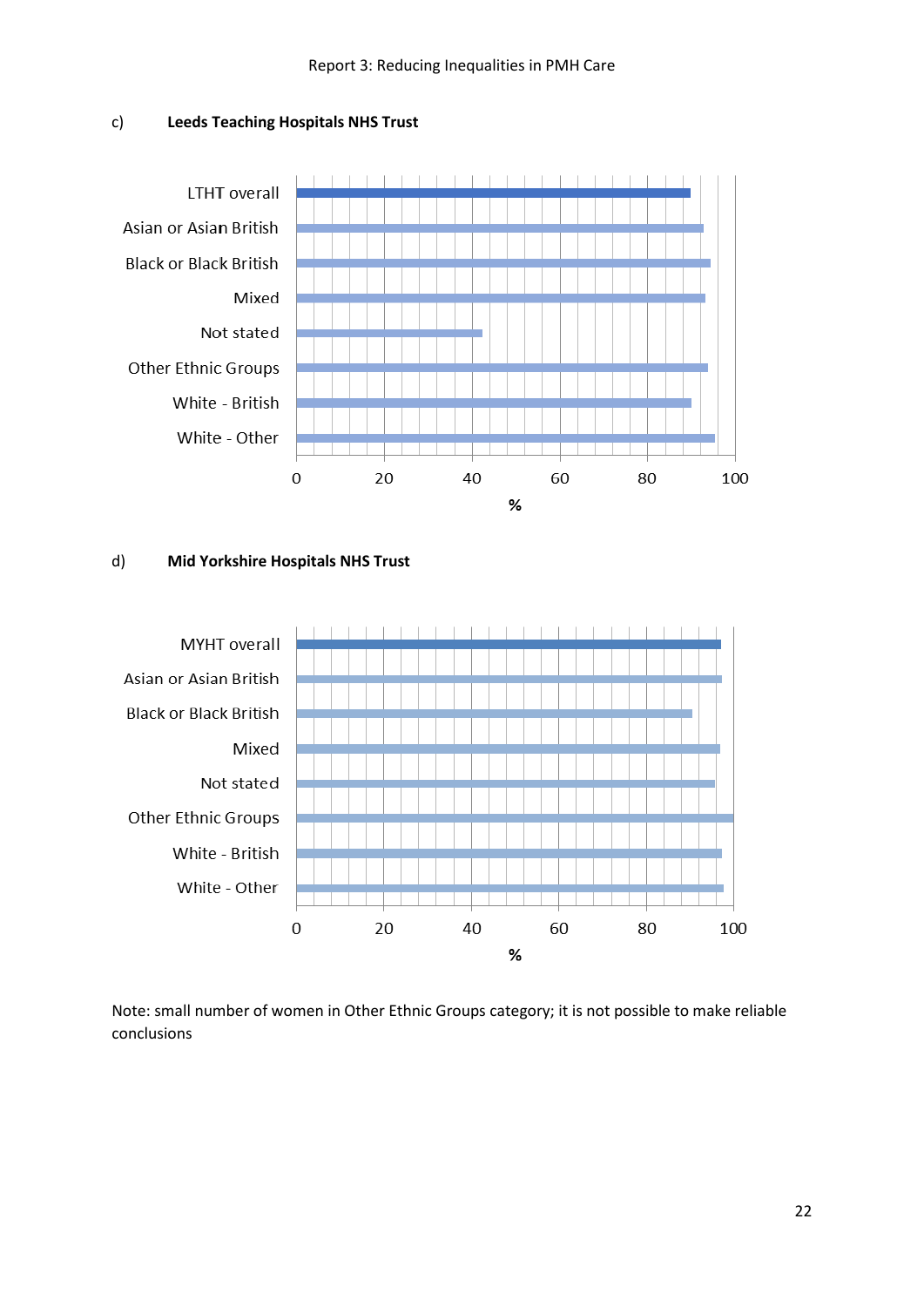## Appendix 2

**Use of mental health identification questions at the maternity booking appointment by IMD 2015 decile, relative to provider total (%)**



#### a) **Airedale NHS Foundation Trust**

Note: small numbers may exaggerate variation; deciles 3, 4 and 5 each contribute less than 10% of the AFT population

#### b) **Calderdale & Huddersfield NHS Foundation Trust**

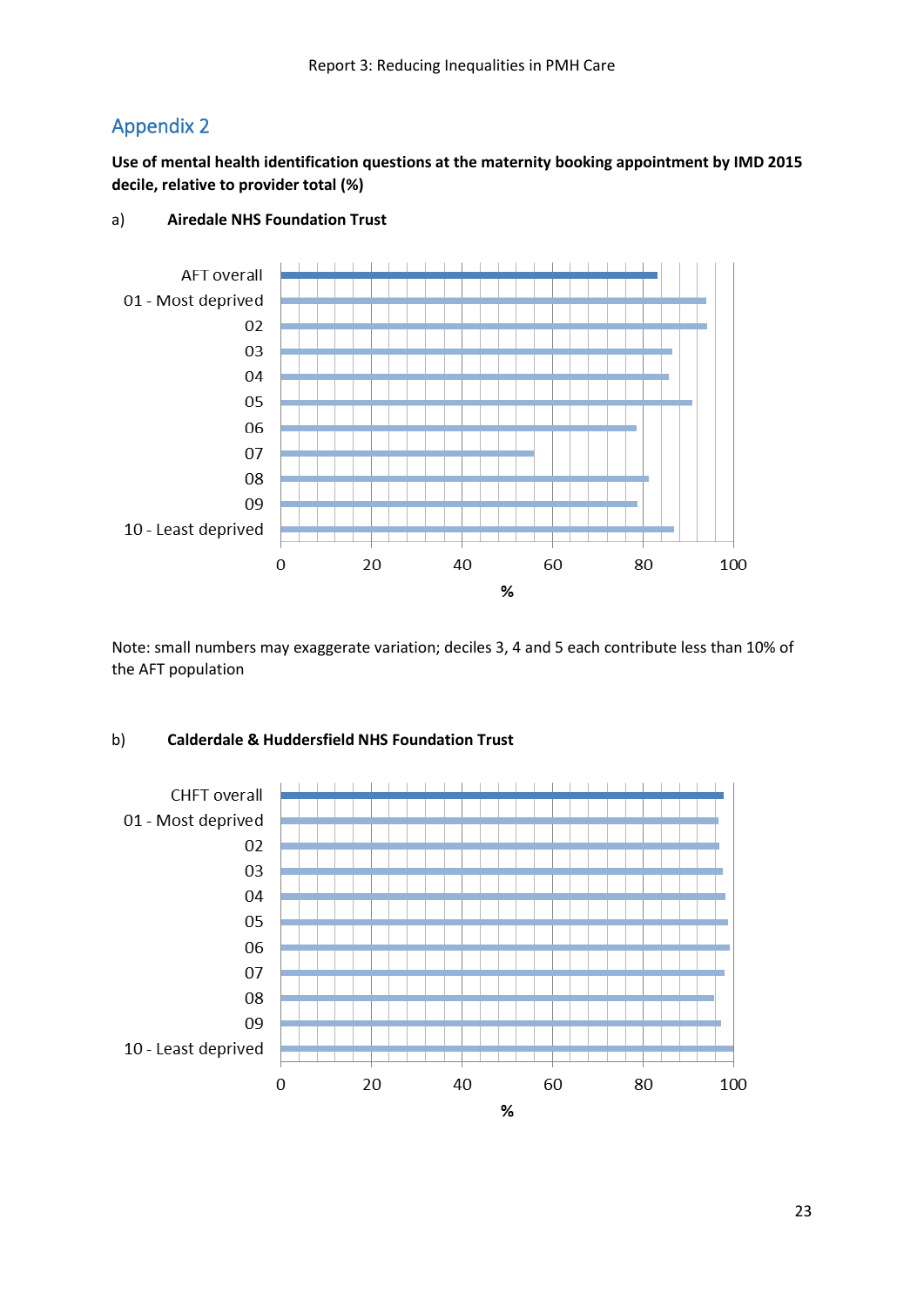

#### c) **Leeds Teaching Hospitals NHS Trust**

#### d) **Mid Yorkshire Hospitals NHS Trust**